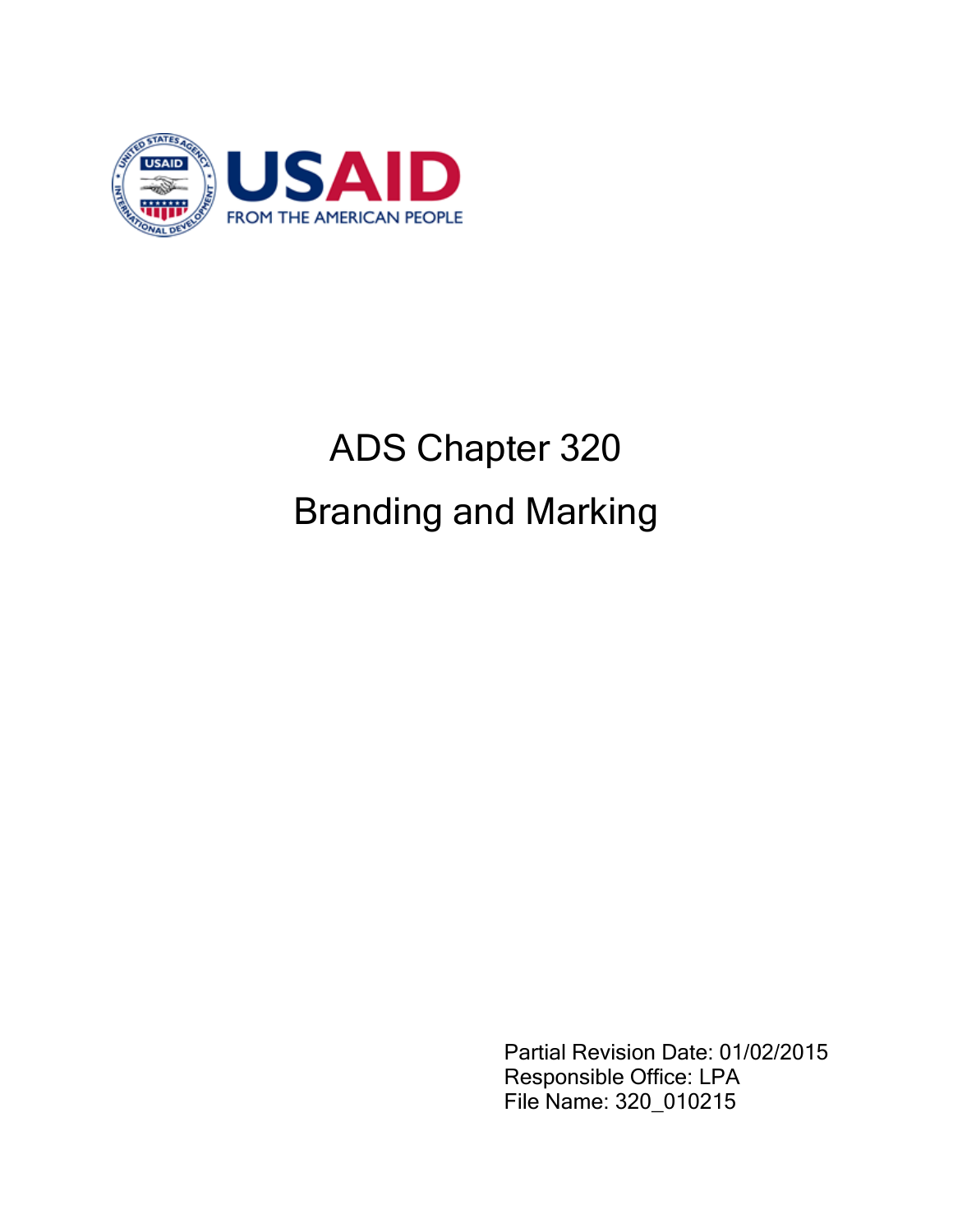# **Functional Series 300 – Acquisition and Assistance ADS 320 – Branding and Marking POC for ADS 320: Stephanie Bluma, (202) 712-4300, [sbluma@usaid.gov](mailto:sbluma@usaid.gov)**

| 320.1                                                                                              | <b>Table of Contents</b>                                                                                                                                                                         |
|----------------------------------------------------------------------------------------------------|--------------------------------------------------------------------------------------------------------------------------------------------------------------------------------------------------|
| <u>320.2</u>                                                                                       |                                                                                                                                                                                                  |
| <u>320.3</u>                                                                                       | <b>POLICY DIRECTIVES AND REQUIRED PROCEDURES 8</b>                                                                                                                                               |
| 320.3.1<br>320.3.1.1<br>320.3.1.2<br>320.3.1.3<br>320.3.1.4<br>320.3.1.5<br>320.3.1.6<br>320.3.1.7 |                                                                                                                                                                                                  |
| 320.3.1.8<br><u>320.3.2</u><br>320.3.2.1<br>320.3.2.2<br>320.3.2.3<br>320.3.2.4<br>320.3.2.5       | Branding and Marking in USAID Direct Contracts 11<br>Marking Requirements for Specific Contract Deliverables 14                                                                                  |
| 320.3.2.6<br>320.3.3<br>320.3.3.1<br>320.3.3.2                                                     | Branding and Marking Requirements for Assistance Awards 19<br>19<br><b>Branding and Marking Requirements for Specific Grant, Cooperative</b><br>20                                               |
| 320.3.4                                                                                            | <b>Presidential Initiatives and Interagency Federal Initiatives </b><br>21                                                                                                                       |
| <u>320.3.5</u><br>320.3.5.1                                                                        | <b>Branding and Marking Requirements for Other Types of</b><br><b>Implementation Mechanisms.</b><br>21<br>Programs, Projects, or Activities Funded through Agreements between                    |
| 320.3.5.2<br>320.3.5.3<br>320.3.5.4<br>320.3.5.5                                                   | Participating U.S. Government Agencies or Other Donors and USAID21<br>Bilateral Agreements: Brand and Mark Appropriately22<br>Development Credit Authority (DCA) and Other USAID Loan Programs23 |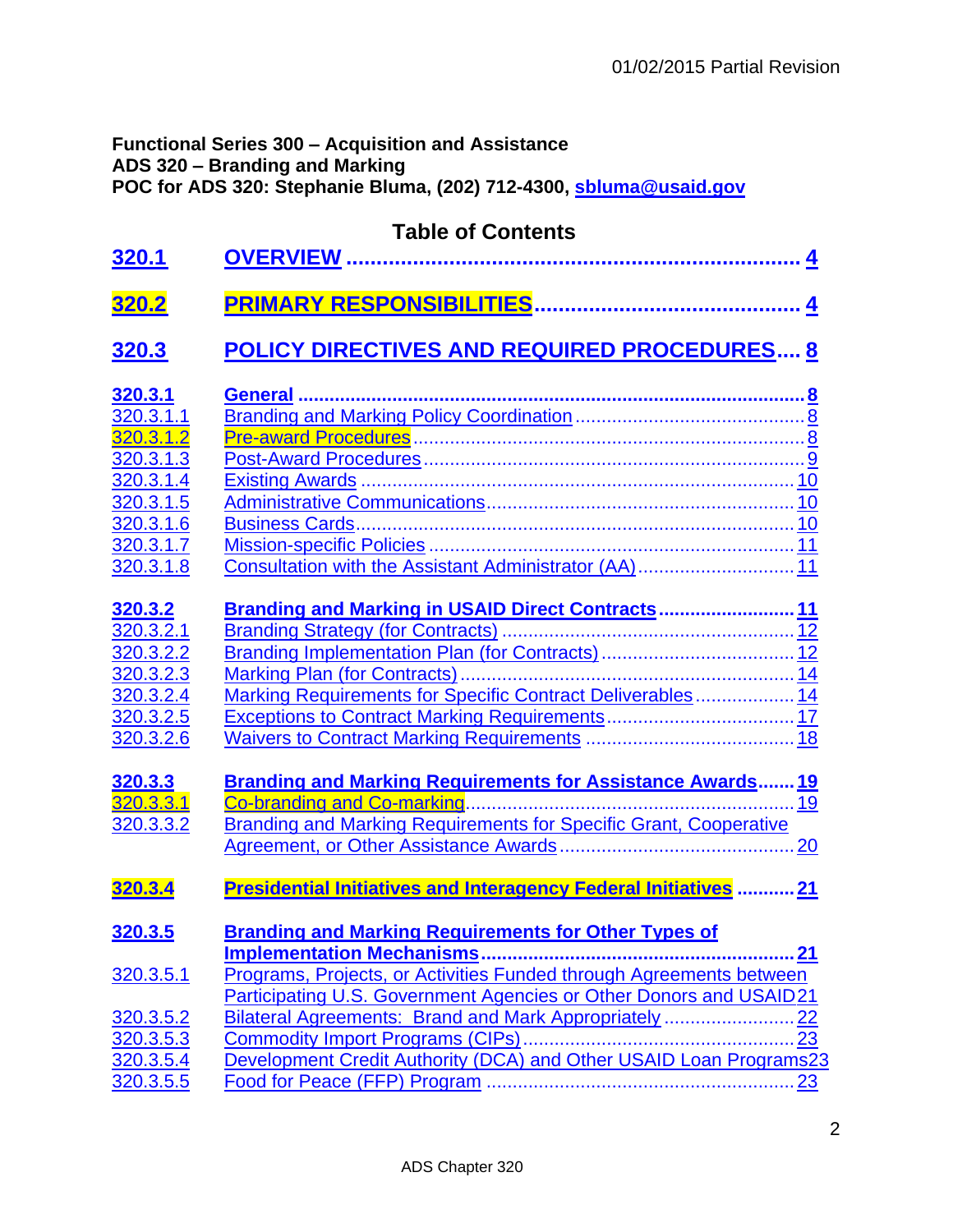| 320.3.6                                        | 23             |
|------------------------------------------------|----------------|
| 320.3.7<br>320.3.7.1<br>320.3.7.2<br>320.3.7.3 | 24<br>24<br>25 |
| 320.3.8                                        | 25             |
| 320.3.9                                        | 25             |
| 320.4                                          | 25             |
| 320.4.1                                        | 25             |
| 320.4.2                                        | .26            |
| 320.5                                          | 26             |
| 320.6                                          | 26             |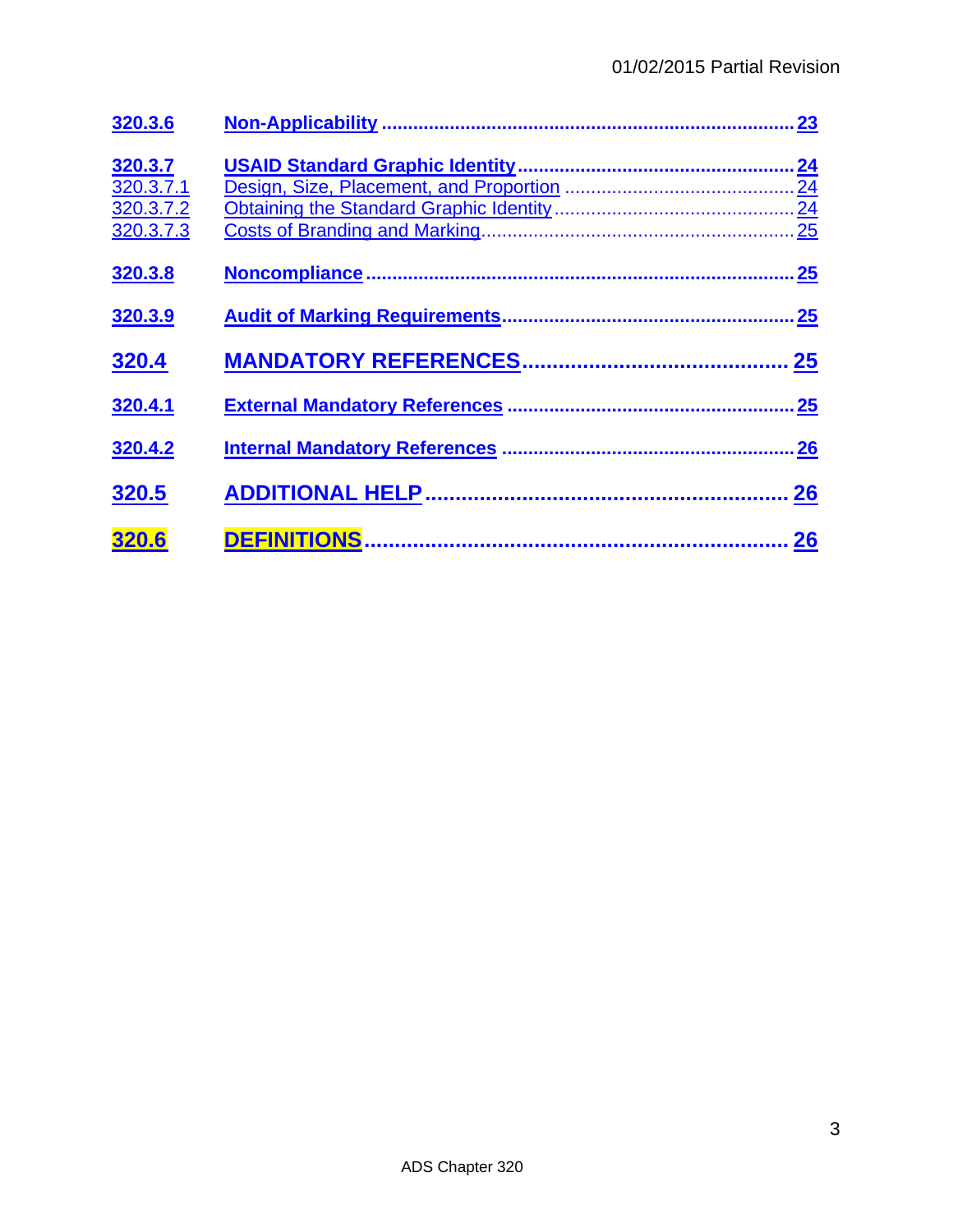#### **ADS 320 – Branding and Marking**

#### <span id="page-3-0"></span>**320.1 OVERVIEW**

Effective Date: 01/08/2007

This ADS chapter contains USAID's policy directives and required procedures on branding and marking USAID-funded programs, projects, activities, public communications, and commodities with the "USAID Standard Graphic Identity" (or "USAID Identity.")

"Branding" refers to how a program or project is named and positioned, who it is from; it identifies the sponsor of the work.

"Marking" refers to applying graphic identities or logos to program materials or project signage to visibly acknowledge contributors; it identifies organizations supporting the work.

The "USAID Standard Graphic Identity" is the trademark, by commercial usage, of the United States Agency for International Development.

The policy directives and required procedures in this chapter apply to the following:

- All USAID direct contracts, in accordance with section **320.3.2**;
- Grants and cooperative agreements to both U.S. and non-U.S., nongovernmental organizations (see **320.3.3**); and
- Other types of implementing instruments, as more fully discussed in **320.3.5**.

The policy directives and required procedures in this chapter do not apply under the conditions stated in section **320.3.6**.

This ADS chapter is authorized by **[Section 641 of the Foreign Assistance Act of](http://www.usaid.gov/ads/policy/faa)  [1961, as amended](http://www.usaid.gov/ads/policy/faa)**, which provides that "[p]rograms under this Act shall be identified appropriately overseas as 'American Aid.'" Branding and marking requirements for assistance are also authorized by **[2 CFR 700](http://www.gpo.gov/fdsys/pkg/FR-2015-09-17/html/2015-23419.htm)**.

#### <span id="page-3-1"></span>**320.2 PRIMARY RESPONSIBILITIES**  Effective Date: 01/02/2015

- **a. USAID Principal Officers** are responsible for the following:
	- (1) Ensuring that USAID programs and the staff under their management control comply with the policy directives and required procedures for branding programs and marking program materials according to the appropriate requirements outlined in this chapter;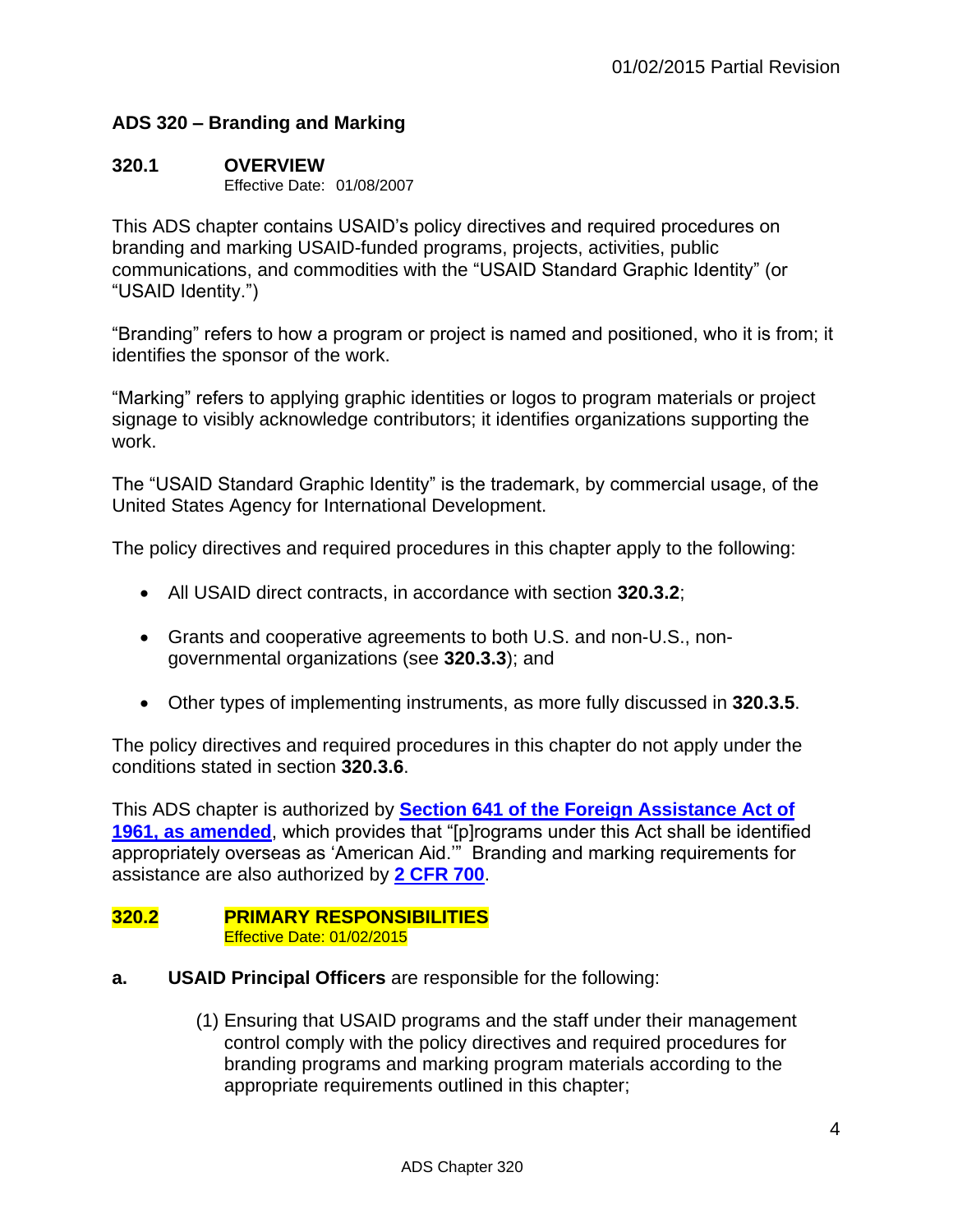- (2) Designating a USAID employee to be responsible for communicating USAID branding and marking policy to other employees in the operating unit (see **320.3.1.1**);
- (3) Informing counterpart host-country government officials and their implementing partners about USAID marking requirements and the hostcountry government's responsibilities, and negotiating any changes;
- (4) Ensuring an understanding of USAID branding and marking requirements by the U.S. Embassy, Ambassador or U.S. Principal Diplomatic Officer, Public Affairs Officer, and other relevant U.S. government officials and agencies who co-fund or co-manage programs;
- (5) Administering the waiver policy directives and required procedures in this chapter (see **320.3.2.6**); and
- (6) Approving any special circumstances or Mission-specific policy directives and required procedures (see **320.3.1.7**).

#### **b. Contracting Officers (COs)** and **Agreement Officers (AOs)** are responsible for the following:

- (1) Including the applicable policy directives and required procedures in this chapter, including approved Branding Strategies and Marking Plans, in solicitations and award documents for acquisition and assistance;
- (2) Approving or disapproving, in consultation with Strategic Objective Team or Requiring Office/Activity Manager and, if necessary, the Development Outreach and Communications Officer, Principal Officer or Regional Legal Advisor, exceptions to marking requirements (see **320.3.1**); and
- (3) Administering implementing instruments to ensure that the implementing partner and any subawardees carry out the branding and marking requirements in the award and subaward, and taking appropriate action in cases of non-compliance (see **320.3.8**).

**c.** The **Development Objective (DO) Team**, the office that requires a contract, grant, or cooperative agreement (the **Requiring Office** (**RO)**), or the **Activity Manager** is responsible for ensuring that the documentation supporting the solicitation and implementing award includes consideration of the appropriate elements for branding, marking, and communicating USAID sponsorship of the program, project, activity, public communication or commodity that USAID is planning to fund, as required in this chapter.

**d. Contracting Officer's Representatives (CORs)/Agreement Officer's Representatives (AORs)** are responsible for the following: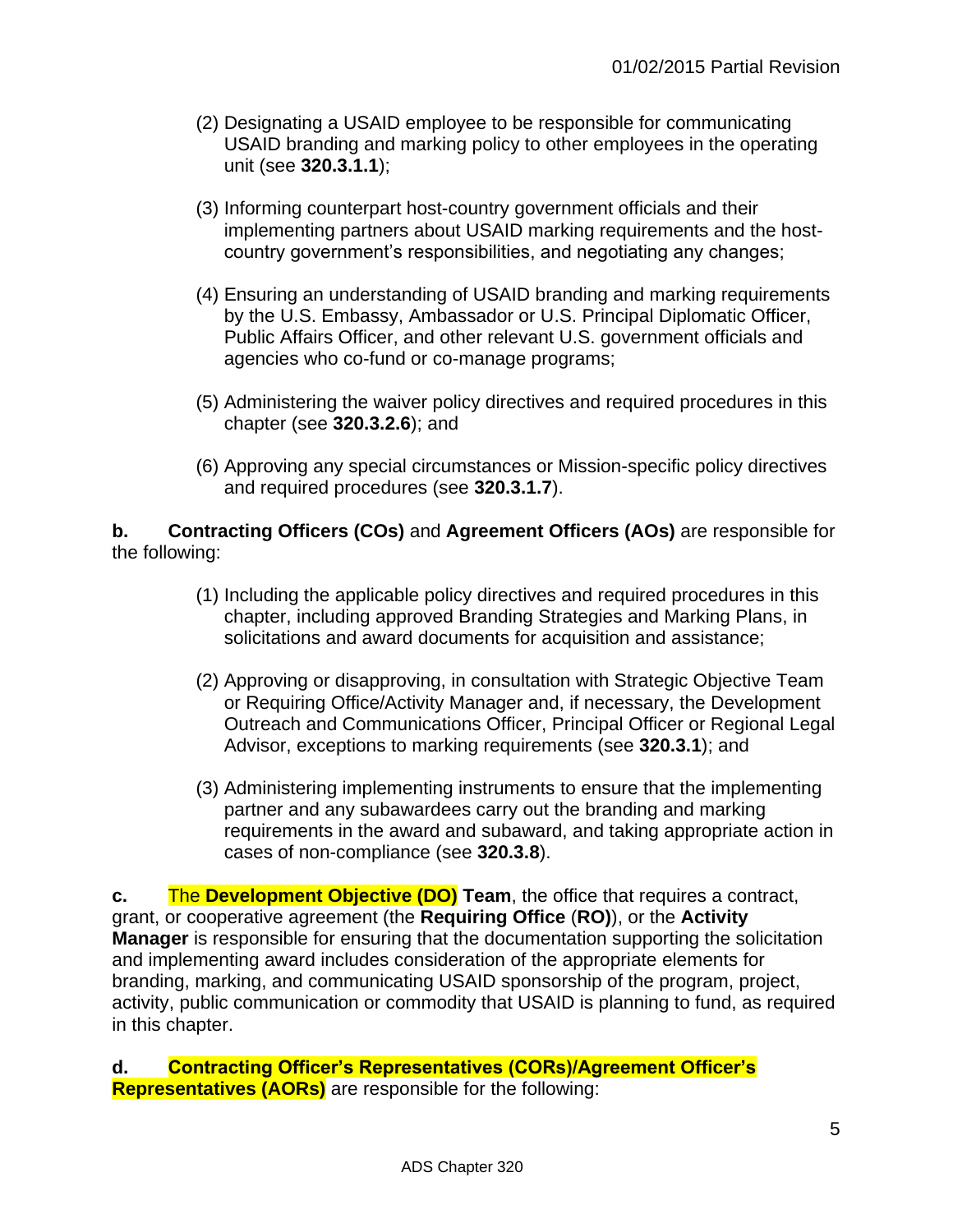- (1) Monitoring compliance by USAID contractors, assistance recipients, and other implementing partners with USAID branding and marking requirements, in accordance with the relevant provisions in the contract, grant, or other funding mechanism; and
- (2) Taking appropriate action when an implementing partner initiates an action, such as requesting a waiver or a modification to a Marking Plan, in accordance with the terms of the award, or fails to comply with the branding and marking requirements in the award.

**e. Bureau/Office Communications Officers, Mission Development Outreach and Communications Officers (DOCs)**, **Program Officers**, or **other designees**, are responsible for the following:

- (1) Providing advice and guidance on graphic design and communicating USAID branding and marking policy directives and required procedures in this chapter and its references to USAID staff and implementing partners;
- (2) Providing training for USAID staff and partners on branding and marking requirements;
- (3) Reviewing Branding Strategies, Marking Plans, and Brand Implementation Plans, as requested; and
- (4) Consulting, as requested by the AO/CO, on requests for exceptions to marking requirements.

**f.** The **Senior Advisor for Brand Management (or designee) in the Bureau for Legislative and Public Affairs (LPA)** is responsible for the following:

- (1) Developing and updating the Agency's internal and external branding policy directives and required procedures, as reflected in the **[USAID](http://www.usaid.gov/branding/gsm)  [Graphic Standards Manual](http://www.usaid.gov/branding/gsm)**;
- (2) Ensuring that USAID employees and partners understand and comply with USAID's official graphic standards and providing advice and guidance on design solutions to branding and marking problems;
- (3) Consulting, as needed, with the Office of the General Counsel (GC) and Bureau for Management, Office of Acquisition and Assistance (M/OAA) on revisions to the Agency's marking policy directives and required procedures, regulations, clauses, or provisions, including this ADS chapter; reviewing exceptions, waivers, and Administrator determinations for amended branding/marking; and reviewing/approving special use of contractor logos;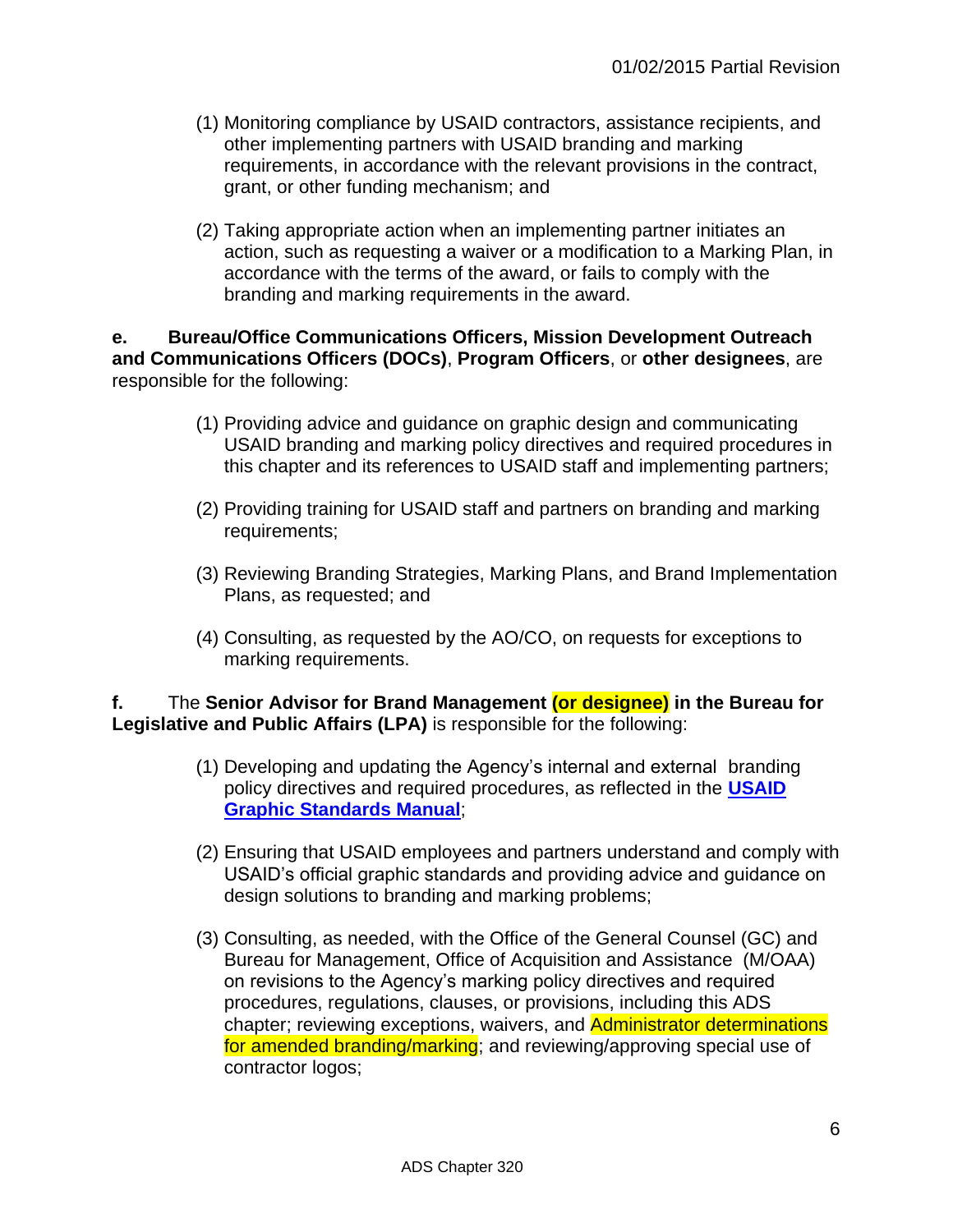- (4) Designing and disseminating/implementing communications, training sessions, templates, and other services and materials to assist Agency staff to educate partners in the implementation of this ADS chapter;
- (5) Bringing critical USAID branding and marking policy issues to the attention of the Administrator, or his or her designee, along with a recommendation for action; and
- (6) Providing information on USAID branding and marking policy directives and required procedures to Congress, the Office of Management and Budget (OMB), the Department of State, and coordinating with other agencies as needed.

#### **g. Cognizant Assistant Administrators (AAs)** are responsible for the following:

- (1) Ensuring compliance with Agency branding and marking policy directives and required procedures and requirements by Bureau/Office and Mission staff and implementing partners;
- (2) Consulting with the cognizant Principal Officer, Senior Advisor for Brand Management (LPA) or designee, or USAID/W/GC, where appropriate and if necessary, when determining waivers, and determining appeals of negative determinations by Principal Officers for a waiver of marking requirements; and
- (3) In exceptional cases, request Administrator approval of a determination to use an additional or substitute logo as provided in **320.3.4**.
- **h.** The **Office of the General Counsel (GC)** and **Resident Legal Officers (RLOs)** are responsible for the following:
	- (1) Providing legal advice to Agency staff in interpreting this chapter and related branding and marking regulations, including reviews of waivers of marking requirements, and reviews of appeals from negative determinations to requests for waivers of marking requirements; and
	- (2) Assisting the Mission or the AO for an USAID/W RO in negotiating the terms of agreements regarding branding and marking in grants to foreign governments, other bilateral agreements, and interagency agreements.

**i.** The **Bureau for Management, Office of Acquisition and Assistance (M/OAA)** is responsible for the following:

(1) Maintaining **ADS 320, Branding and Marking**;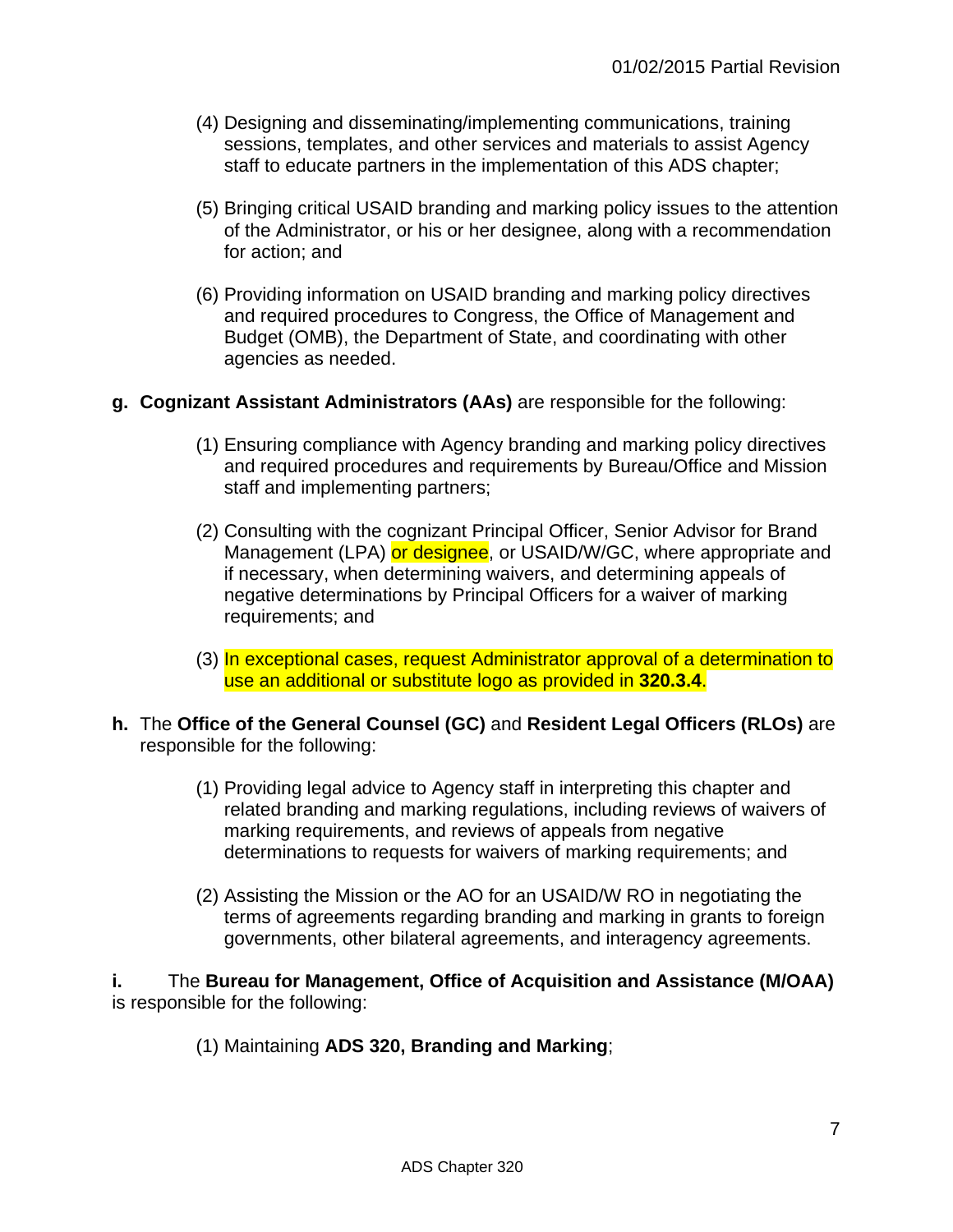- (2) Ensuring that ADS chapters pertaining to acquisition and assistance policy contain current branding and marking policy directives and required procedures; and
- (3) Advising COs and AOs concerning their responsibilities as detailed in this chapter.

#### <span id="page-7-0"></span>**320.3 POLICY DIRECTIVES AND REQUIRED PROCEDURES**

#### <span id="page-7-1"></span>**320.3.1 General**

Effective Date: 01/08/2007

USAID employees must ensure that the branding and marking policy directives and required procedures in this chapter are included in the instruments USAID uses to implement development assistance programs and projects. To comply with the requirement in **320.1**, that all USAID-funded foreign assistance must be branded through use of a "Branding Strategy" and marked through use of a "Marking Plan," employees involved in program/project or activity implementation must ensure that our implementing partners communicate that the assistance is from the American people.

#### <span id="page-7-2"></span>**320.3.1.1 Branding and Marking Policy Coordination**

Effective Date: 01/08/2007

USAID Principal Officers and heads of operating units must designate a USAID employee (usually the DOC, or alternate from the Program Office) to be responsible for communicating USAID branding and marking policy to other employees in the operating unit (see **320.2.e(1)**). This individual must stay apprised of any embassy, interagency, or host-country-specific branding and marking guidance that affects USAID branding and marking policy. This individual consults, as requested, with other employees in the operating unit and elsewhere in the Agency who participate in planning and achieving Strategic Objectives and in designing the activities (see **[ADS 201, Program Cycle](http://www.usaid.gov/ads/policy/200/201)  [Operational Policy](http://www.usaid.gov/ads/policy/200/201)**) that will implement them through the types of instruments discussed in this chapter.

These other employees include, but are not limited to, the CO or AO, the Activity Manager, other members of the DO Team or RO , legal counsel, Bureau/Office Communications Officer, and the Senior Advisor for Brand Management (LPA) or designee. The following policy directives and required procedures more fully describe their roles.

#### <span id="page-7-3"></span>**320.3.1.2 Pre-award Procedures** Effective Date: 01/02/2015

Under contract branding and marking procedures, the Activity Manager or RO prepares the Branding Strategy (BS) for inclusion in the Request for Proposal (RFP) or Request for Task Order Proposal (RFTOP), noting whether Standard USAID branding and marking standards or other standards will be used based on exceptions, waivers, or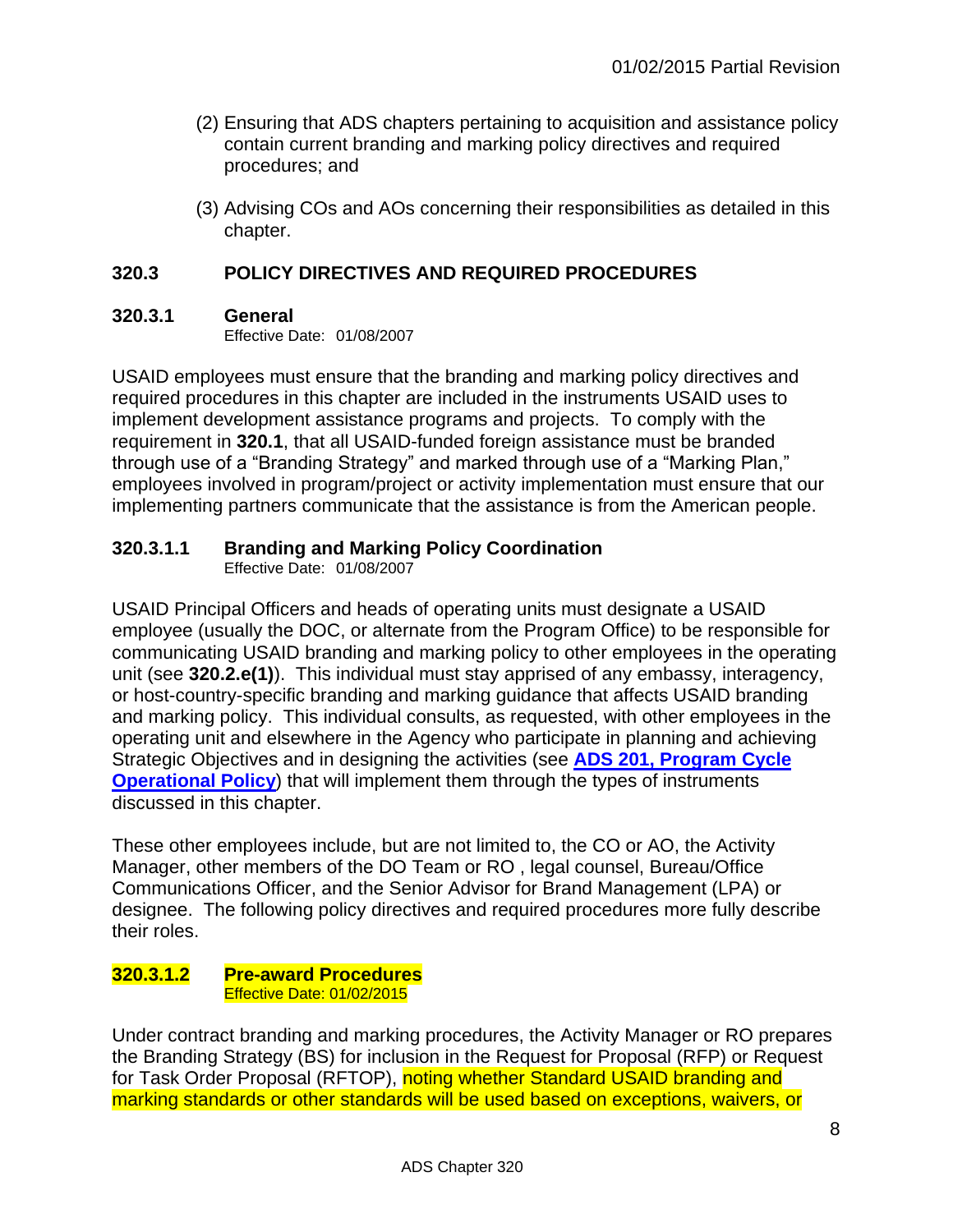Administrator determinations such as those for presidential initiatives in **320.3.4**. Offerors respond by preparing the Branding Implementation Plan and Marking Plan (see **320.3.2.1**, **320.3.2.2**, and **320.3.2.3**). For assistance awards (see **320.3.3**), the Activity Manager or RO must similarly note whether other branding and marking standards apply for inclusion in the RFA. The Apparently Successful Applicant for new awards (see **320.3.1.4** regarding incremental funding added to existing awards) prepares and submits the BS that will be negotiated and finalized as part of the assistance award (see **320.3.3.2**, and **[2 CFR 700](http://www.gpo.gov/fdsys/pkg/FR-2015-09-17/html/2015-23419.htm)**). The Apparently Successful Applicant also submits a Marking Plan in accordance with the RFA requirements. (Note: that marking is not required for implementing partners' offices, vehicles, and items they procure for their own administrative use. See **[2 CFR 700](http://www.gpo.gov/fdsys/pkg/FR-2015-09-17/html/2015-23419.htm)** and **320.3.6e**.)

Prospective contractors and Apparently Successful Applicants may request exceptions in their submitted Marking Plans. Exceptions are programmatic in nature, and reflect the categories of foreign assistance that USAID generally does not want marked. See **320.3.2.5** for exceptions to contract marking requirements and **320.3.3.2** and **[2 CFR](http://www.gpo.gov/fdsys/pkg/FR-2015-09-17/html/2015-23419.htm)  [700](http://www.gpo.gov/fdsys/pkg/FR-2015-09-17/html/2015-23419.htm)** for exceptions to assistance marking requirements.

The DO Team/RO, CO/AO, DOCs, Bureau/Office Communications Officer, and Senior Advisor for Brand Management (LPA) or designee may all participate in evaluating the BSs, Brand Implementation Plans, and Marking Plans submitted by offerors or applicants, as appropriate (see **320.3.2** for acquisition, **320.3.3** for assistance). Although the CO or AO determines whether to approve exceptions to marking requirements, he/she must base this determination on advice from any, or all, of the above, legal counsel, and Mission or even Bureau/Office senior management, if appropriate, depending on the particular circumstances at post or in the operating unit.

# <span id="page-8-0"></span>**320.3.1.3 Post-Award Procedures**

Effective Date: 01/08/2007

Immediately after award, the CO or AO must brief the USAID contractor or recipient on USAID's monitoring and enforcement of marking requirements. The CO/AO coordinates with the COR/AOR and/or Program Officer or other designee, and must emphasize that failure to meet marking requirements may be considered noncompliance with the contract, assistance award, or other USAID funding mechanism.

After award, CORs/AORs serve as the USAID point-of-contact for reviewing materials and answering questions from the implementing partners. As the individual with the most direct knowledge of the implementing partner's activities under the award, the CTO is responsible for monitoring compliance:

 For contracts, the COR checks to make sure the contractor complies with its Branding Implementation Plan (see **320.3.2.2**) and Marking Plan (see **320.3.2.3**) as incorporated into the award.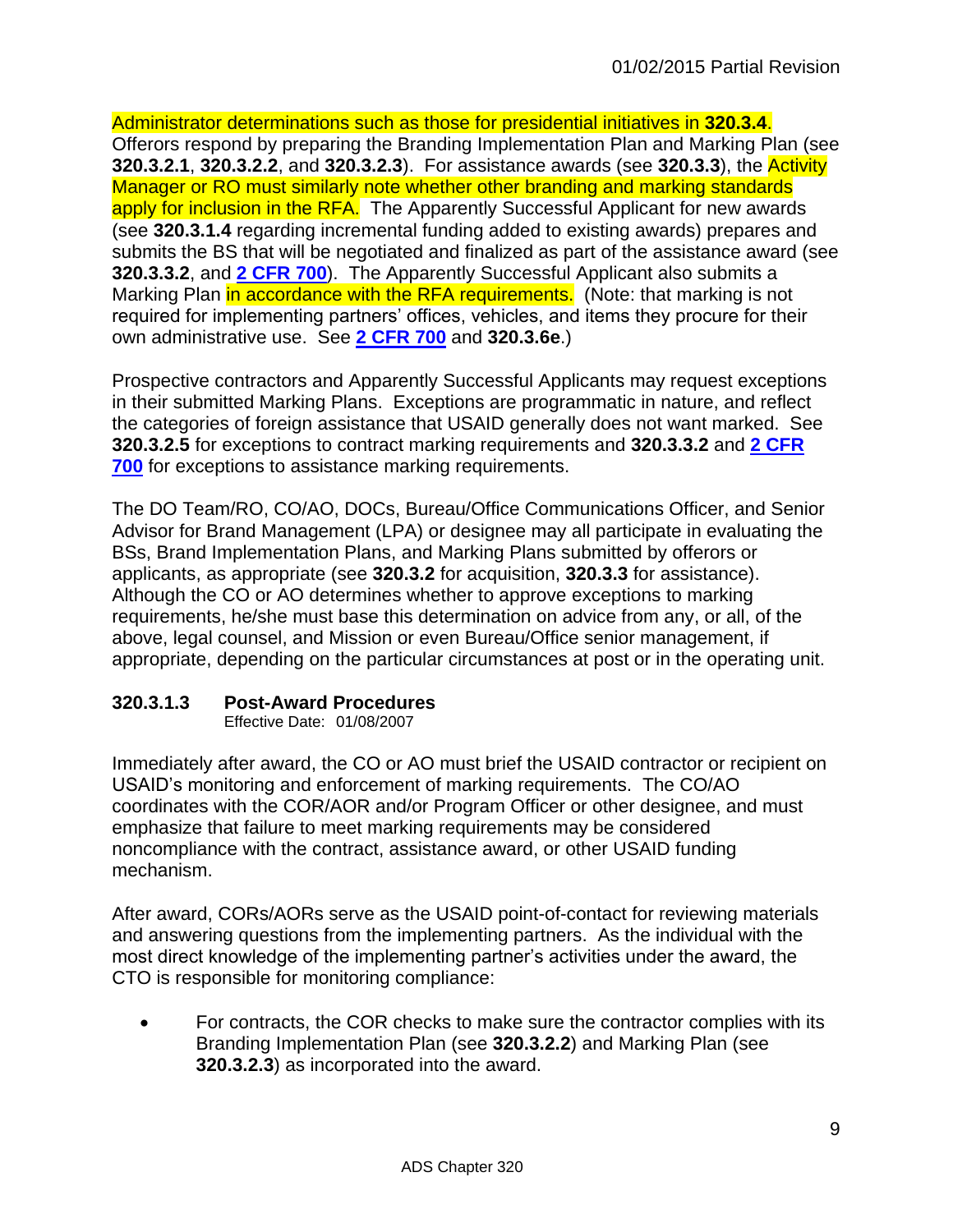For grants and cooperative agreements, the AOR monitors the recipient's compliance with its BS and Marking Plan (see **320.3.3**).

If the COR/AOR notes any cases of non-compliance, or if the COR/AOR receives any allegations of non-compliance, he/she must alert the CO or AO and they must then determine the actual facts of the matter. If the implementing partner is not complying with the branding and marking requirements in the award, then the CO or AO must take appropriate action (see **320.3.8**)

CORs/AORSs carry out other administrative duties described in this chapter, such as processing requests for waivers from implementing partners to the Principal Officer for review and determination (see **320.3.2.6**). In order to effectively carry out these duties, the COR/AOR must seek guidance from the CO/AO, RLO, Program Office/DOC, or the Agency's Senior Advisor for Brand Management (LPA) or designee, as needed.

In the event of unanticipated safety, security, or political concerns, or adverse reaction in the cooperating country to USAID marking requirements, the cognizant Principal Officer may waive marking requirements. See **320.3.2.6** for waivers to contract marking requirements, and **320.3.3.2** and **[2 CFR 700](http://www.gpo.gov/fdsys/pkg/FR-2015-09-17/html/2015-23419.htm)** for waivers of assistance marking requirements.

Please note: Exceptions are programmatic, not circumstantial, in nature, and are usually approved pre-award. Waivers are circumstantial, not programmatic, in nature, and are approved in response to adverse circumstances that affect implementation.

# <span id="page-9-0"></span>**320.3.1.4 Existing Awards**

Reserved.

# <span id="page-9-1"></span>**320.3.1.5 Administrative Communications**

Effective Date: 01/08/2007

USAID contractors and recipients must not use the USAID Identity on any communications that are strictly administrative, rather than programmatic, in nature. Examples of administrative communications include, but are not limited to, correspondence with the cooperating government concerning contractor compliance with local law, such as the administration of tax, customs, or other provisions. The USAID Identity is also prohibited on contractor and recipient communications related to award administration, such as hiring/firing staff or renting office space and/or equipment. USAID CORs/AORs, COs/AOs and RLOs are available to advise partners about USAID's implementation of USAID framework bilateral and other agreements with the cooperating country government.

# <span id="page-9-2"></span>**320.3.1.6 Business Cards**

Effective Date: 01/08/2007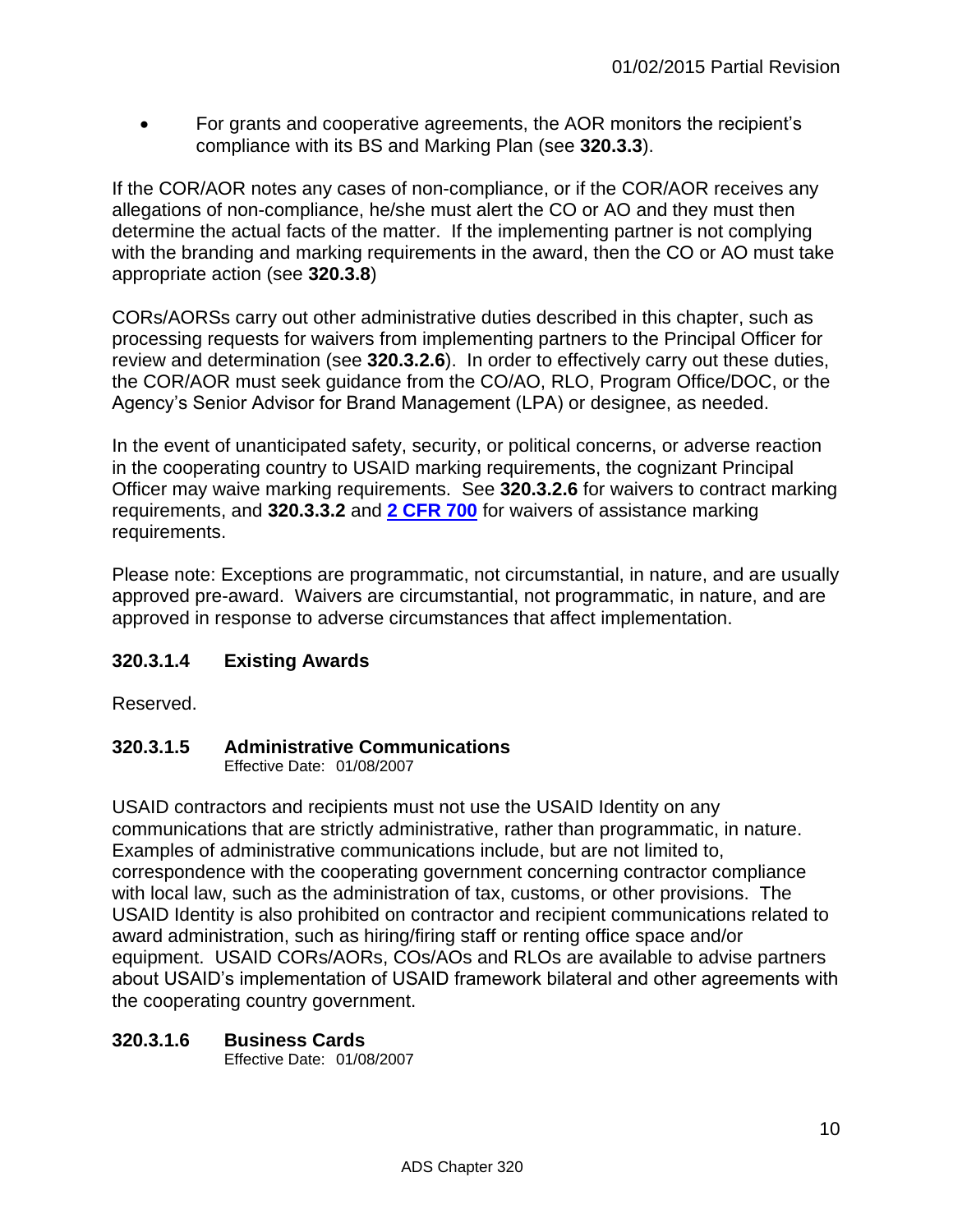It is USAID policy to prohibit the use of the USAID Identity on contractor and recipient business cards. At their option, contractors and recipients may include wording on their employees' business cards ("USAID Contractor" or "USAID Grantee" as appropriate) to identify that the employee is working on a USAID-funded activity. In addition, if the contractor or grantee elects to identify the employee as stated above, they may also, at their option, include the USAID program name (see **320.3.2** or **[2 CFR 700](http://www.gpo.gov/fdsys/pkg/FR-2015-09-17/html/2015-23419.htm)**. However, business cards must not use the USAID Identity and designs and layouts used must make it clear that the employee is not a USAID employee.

# <span id="page-10-0"></span>**320.3.1.7 Mission-specific Policies**

Effective Date: 01/08/2007

The Principal Officer may establish Mission-specific policies for branding and marking, such as limiting public signs in high-threat environments or approving any special circumstances, such as allowing contractors to use their own corporate logos in very rare cases, and developing Mission orders to reflect any local procedures that may affect branding requirements in a particular country. Principal Officers must consult with the Senior Advisor for Brand Management (LPA) or designee as well as the Chief of Mission, Deputy Chief of Mission, and/or the Regional Security Officer (RSO), if available, to determine if any local conditions should be considered that may affect branding and marking requirements in the country.

#### <span id="page-10-1"></span>**320.3.1.8 Consultation with the Assistant Administrator (AA)**  Effective Date: 01/08/2007

Missions must consult the responsible Bureau/Office AA and the Senior Advisor for Brand Management (LPA) or designee before approving a waiver or when addressing sensitive political considerations that affect branding and marking policy in a particular Mission or region.

#### <span id="page-10-2"></span>**320.3.2 Branding and Marking in USAID Direct Contracts** Effective Date: 01/08/2007

USAID policy is to require exclusive branding and marking in USAID direct acquisitions using any source of funds, except as stated elsewhere in this chapter (see **320.3.2.5**, **320.3.2.6**, and **320.3.6**).

"Exclusive Branding" means that the program is positioned as USAID's, as showcased by the program name (e.g., "The USAID/Basic Education Program").

Exclusive Marking" means contractors may only mark USAID-funded programs, projects, activities, public communications, and commodities with the USAID Standard Graphic Identity and, where applicable, the host-country government or ministry symbol or another U.S. Government logo (see **320.3.5.1** and **320.3.5.2**).

Except as provided in **320.3.6**, this ADS chapter applies to all programs, projects, activities, public communications, and commodities funded by USAID under any direct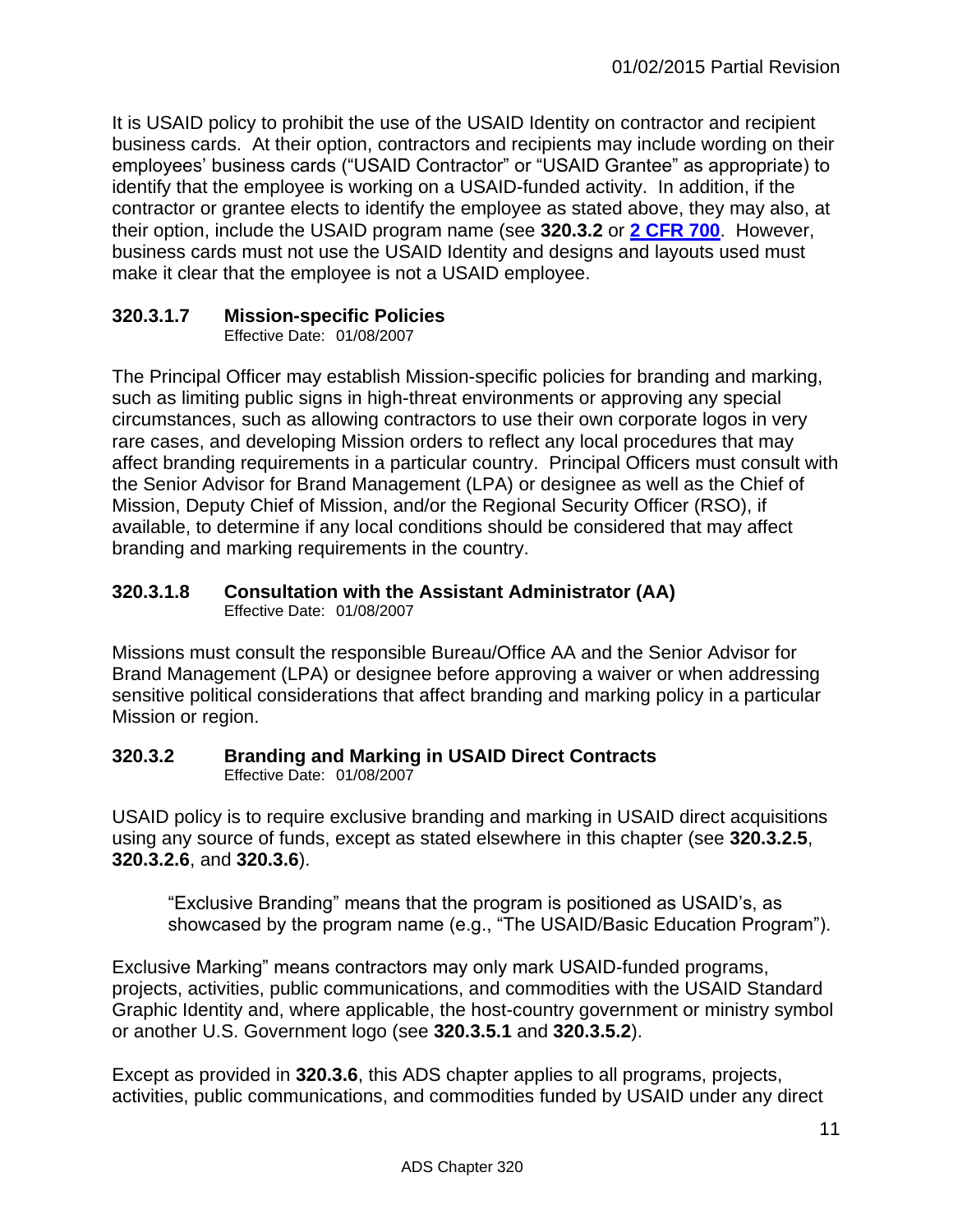contract or subcontract (see **[ADS 302, USAID Direct Contracting](http://www.usaid.gov/ads/policy/300/302)**). For specific guidance on implementing this chapter in USAID direct contracts see **320.3.2.1**; for specific guidance for Assistance Awards, see **320.3.3**.

It is USAID's policy that contractors' and subcontractors' corporate identities or logos must not be used on USAID-funded program materials (see **320.3.7** for details on the use of manufacturers' trademarks). The Principal Officer may approve exceptions to this policy, but only in extraordinary circumstances and after the Senior Advisor for Brand Management (LPA) designee clears the exception. Marking is not required on contractor vehicles, offices, and office supplies or other commodities used solely for administration of the USAID-funded program (see **320.3.6**). Marking is not permitted on certain contractor communications (see **320.3.1.5**).

# <span id="page-11-0"></span>**320.3.2.1 Branding Strategy (for Contracts)**

Effective Date: 01/08/2007

The DO Team/RO must develop a BS when preparing the requirement description (Statement of Work (SOW)) for a planned acquisition, including a task order under ordering instruments, such as indefinite quantity contracts or GSA Schedule contracts. The BS must identify

- The program or project name;
- How the materials and communications will be positioned (i.e., as from the American People, jointly sponsored by USAID and the host-country government, or in some other way);
- The desired level of visibility; and
- Any other organizations to be acknowledged.

COs and ROs must carefully consider whether or not to place any controls on the contractor's release or use of data that the contractor, or any subcontractor, produces in performing the contract. In preserving the Agency's rights, COs must ensure that solicitations and contracts include terms and conditions, including appropriate intellectual property provisions, that comply with the Federal Acquisition Regulation (FAR) and USAID Acquisition Regulation (AIDAR). When the contract requires USAID approval to release, publish, or use data first produced in performance of the contract, the CO may only grant such consent after the Principal Officer, after consultation with legal counsel and the Senior Advisor for Brand Management (LPA) or designee, approves.

# <span id="page-11-1"></span>**320.3.2.2 Branding Implementation Plan (for Contracts)**

Effective Date: 01/08/2007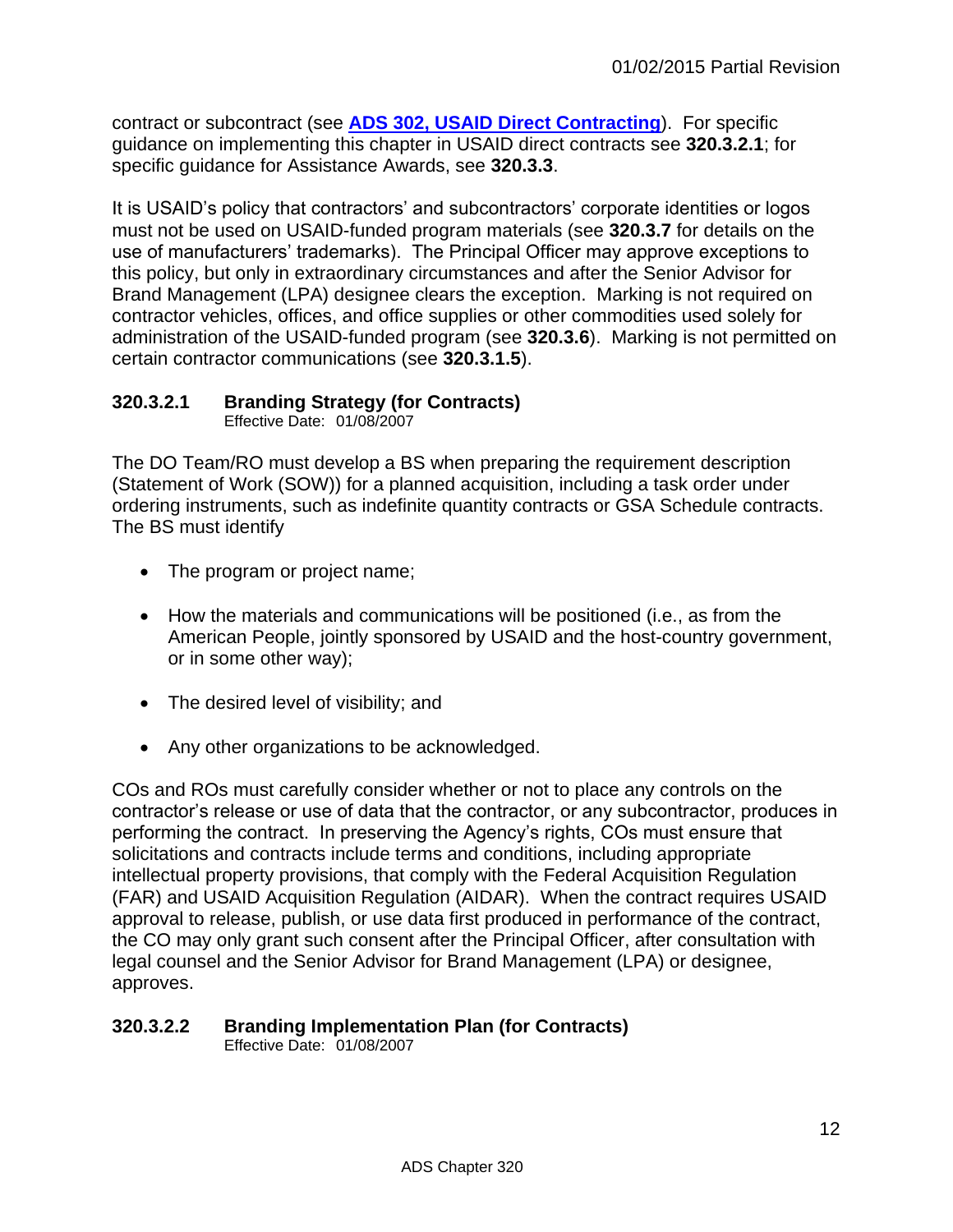A Branding Implementation Plan (BIP) is developed by existing or prospective contractors to describe how the program will be promoted to beneficiaries and hostcountry citizens. It outlines the events (press conferences, site visits, etc.) and materials (success stories, Public Service Announcements [PSAs], etc.) the contractor will organize and produce to assist USAID in delivering the message that the assistance is from the American people.

As stated in **320.3.2.1**, the BS is part of the contract requirements, so COs must ensure that USAID contract solicitations include a BS and instruct offerors to prepare a BIP to implement the BS. These instructions must require that BIPs specifically address the following:

- How to incorporate the message, "This assistance is from the American people," in communications and materials directed to beneficiaries, or provide an explanation if this message is not appropriate or possible.
- How to publicize the program, project, or activity in the host-country and a description of the communications tools to be used. Such tools may include the following:
	- <sup>o</sup> Press releases:
	- <sup>o</sup> Press conferences;
	- <sup>o</sup> Media interviews:
	- <sup>o</sup> Site visits;
	- <sup>o</sup> Success stories:
	- <sup>o</sup> Beneficiary testimonials;
	- <sup>o</sup> Professional photography;
	- $^{\circ}$  PSAs;
	- <sup>o</sup> Videos; and
	- Webcasts, e-invitations, or other emails sent to group lists, such as participants for a training session blast e-mails or other Internet activities, etc.
- The key milestones or opportunities anticipated to generate awareness that the program, project, or activity is from the American people, or an explanation if this is not appropriate or possible. Such milestones may be linked to specific points in time, such as the beginning or end of a program, or to an opportunity to showcase publications or other materials, research findings, or program success. These include, but are not limited to, the following:
	- Launching the program,
	- Announcing research findings,
	- <sup>o</sup> Publishing reports or studies,
	- <sup>o</sup> Spotlighting trends,
	- <sup>o</sup> Highlighting success stories,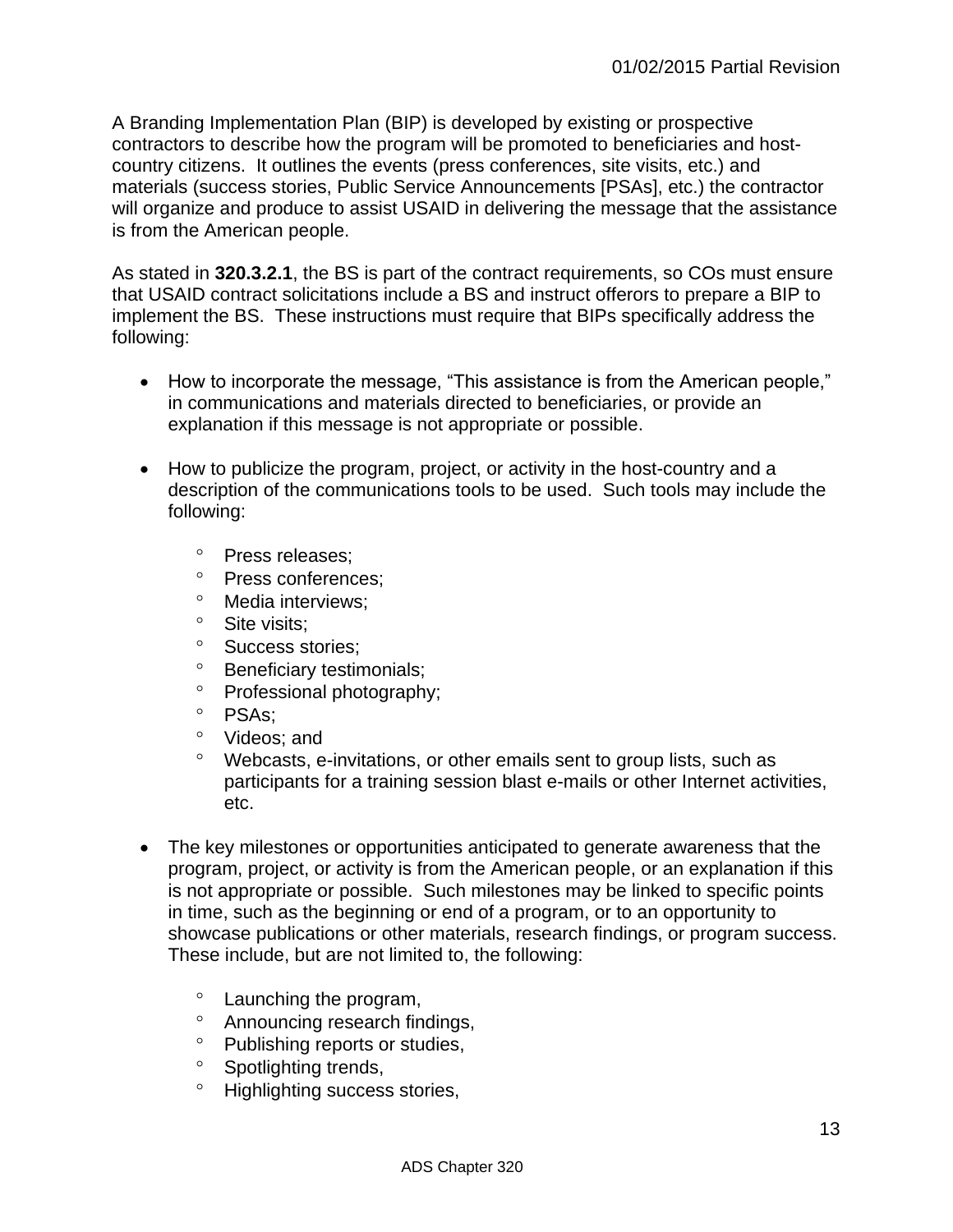- Featuring beneficiaries as spokespeople,
- <sup>o</sup> Showcasing before-and-after photographs,
- Marketing agricultural products or locally-produced crafts or goods,
- <sup>o</sup> Securing endorsements from ministry or local organizations,
- <sup>o</sup> Promoting final or interim reports, and
- Communicating program impact/overall results.

Specific procedures for including BIP requirements can be found in **[ADS 302](http://www.usaid.gov/ads/policy/300/302)**.

# <span id="page-13-0"></span>**320.3.2.3 Marking Plan (for Contracts)**

Effective Date: 01/08/2007

A Marking Plan is developed by existing or prospective contractors to enumerate the public communications, commodities, and program materials and other items that visibly bear or will be marked with the USAID Identity. As stated in **320.3.2**, USAID's policy is that programs, projects, activities, public communications, or commodities implemented or delivered under contracts and subcontracts exclusively funded by USAID are marked exclusively with the USAID Identity. Where applicable, a host-country symbol or ministry logo, or another U.S. Government logo may be added.

Except for the manufacturer's trademark on a commercial item, the corporate identities or logos of contractors or subcontractors are not permitted on USAID-funded program materials and communications, unless specified in the **[USAID Graphic Standards](http://www.usaid.gov/branding/gsm)  [Manual](http://www.usaid.gov/branding/gsm)** or approved in advance by the Principal Officer. The Principal Officer must obtain clearance from the Senior Advisor for Brand Management (LPA) or designee before approving the use of the contractor's logo.

The Marking Plan may include requests for exceptions to marking requirements, to be approved by the CO. Section **320.3.2.4** describes what the Marking Plan must address. Section **320.3.2.5** lists the exceptions to Marking Plan requirements.

To ensure that all items are appropriately marked in accordance with this policy, all USAID direct contracts must incorporate a Marking Plan that details the public communications, commodities, and program materials and other items that will bear visibly the USAID Identity.

#### <span id="page-13-1"></span>**320.3.2.4 Marking Requirements for Specific Contract Deliverables**  Effective Date: 01/08/2007

Contract deliverables to be marked with the USAID Identity must follow design guidance for color, type, and layout in the **[Graphic Standards Manual](http://www.usaid.gov/branding/gsm)**. COs must ensure that Marking Plans incorporated in USAID direct contracts specifically address the following specific contract deliverables or performance requirements:

**a.** Commodities or equipment provided under humanitarian assistance, disaster relief or development programs, and all other program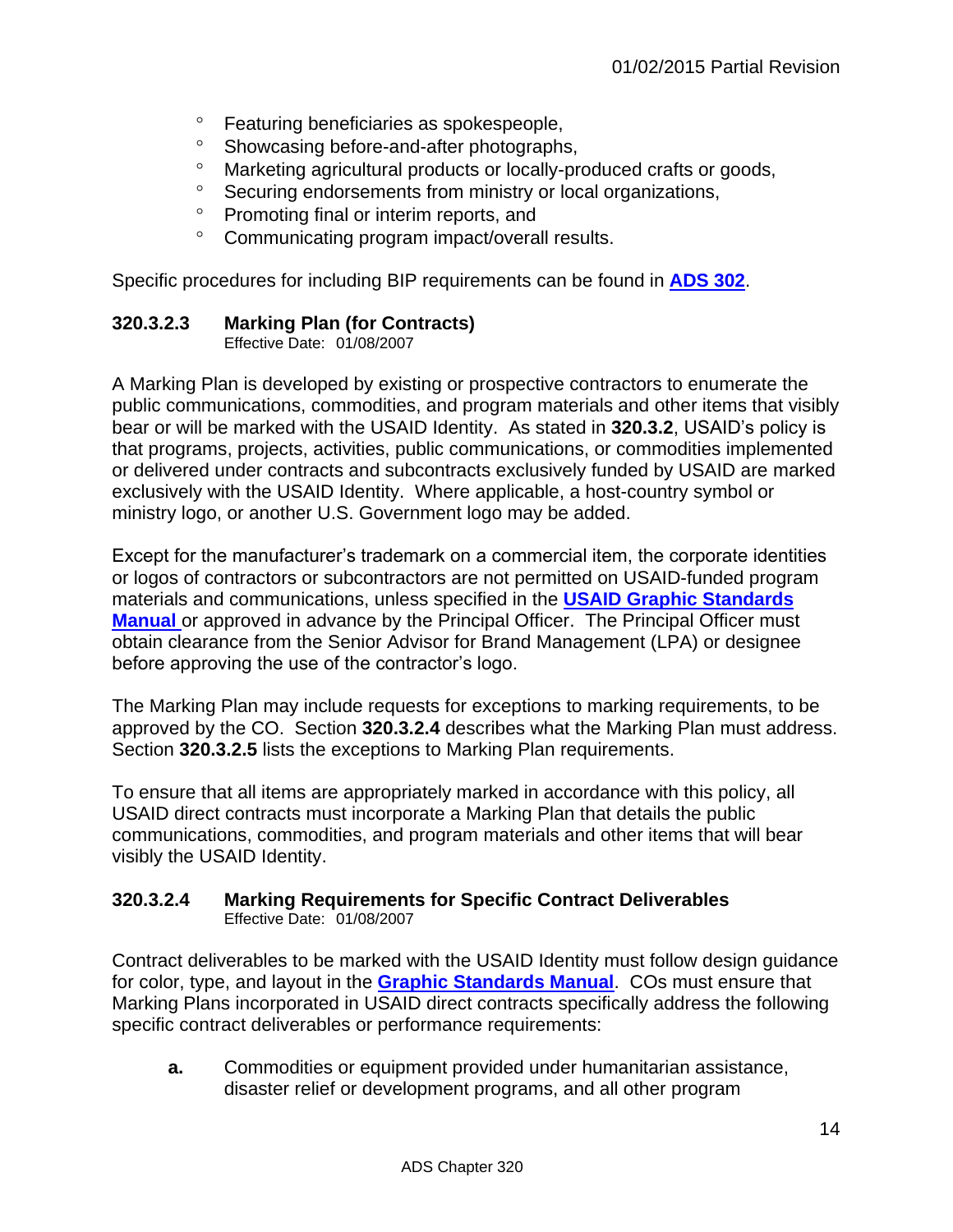commodities and equipment funded by USAID contracts, and their export packaging, must prominently display the USAID Identity.

- **b.** Program, project, or activity sites financed by USAID contracts, including visible infrastructure projects (roads, bridges, buildings, etc.) or others that are physical in nature (agriculture, forestry, water management, etc.), must prominently display the USAID Identity. Temporary signs must be erected early in the construction or implementation phase. When construction or implementation is complete, the contractor must install a permanent, durable and visible sign, plaque, or other marking.
- **c.** Public communications financed by USAID contracts that are print products must prominently display the USAID Identity. These communications include, but are not limited to, the following:
	- Publications:
	- Reports;
	- Research results, studies, and evaluations;
	- Brochures, leaflets, informational, and promotional materials;
	- Folders:
	- Success stories:
	- Posters;
	- Banners and Signs;
	- Print PSAs, newspaper supplements and other paid placements such as advertorials;
	- (Non-administrative) advertisements about program events/activities;
	- Training manuals, workbooks, and guides;
	- Press releases, fact sheets, media advisories (*note: the U.S. Ambassador or Public Affairs Officer may request these materials to be distributed on U.S. Embassy letterhead)*; and
	- Letterhead used for program-related purposes (invitations to events, etc.,), as opposed to contractor administrative purposes.
- **d.** Public communications financed by USAID contracts that are audio, visual, or electronic must prominently display the USAID Identity. Such communications include, but are not limited to, the following:
	- Web sites:
	- Videos;
	- CDs and DVDs;
	- TV PSAs;
	- PowerPoint and other program-related presentations;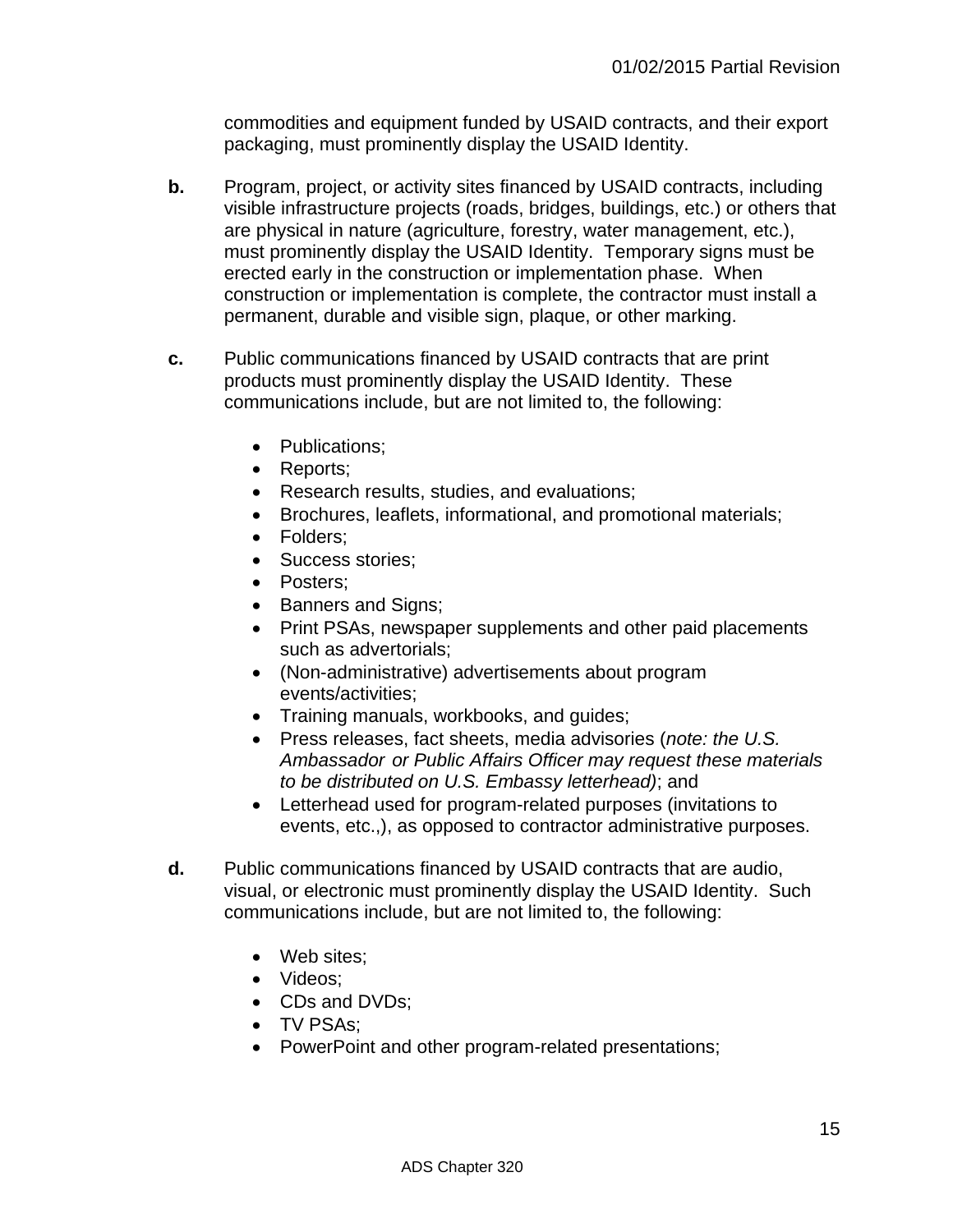- Mass distribution electronic mail sent for program purposes, such as invitations to training events or other widely attended programrelated gatherings; and
- Radio PSAs, which must include an audio tag, such as, "made possible by USAID: From the American people."
- **e.** Studies, reports, publications, Web sites, and all informational and promotional products not authored, reviewed, or edited by USAID must contain a provision substantially as follows:

*This study/report/Web site (specify) is made possible by the support of the American People through the United States Agency for International Development (USAID.) The contents of this (specify) are the sole responsibility of (name of organization) and do not necessarily reflect the views of USAID or the United States Government.*

- **f.** Events financed by USAID contracts must prominently display the USAID Identity. Such events include, but are not limited to, the following:
	- Training courses;
	- Conferences;
	- Seminars;
	- Briefings;
	- Exhibitions:
	- Fairs:
	- Workshops;
	- Press conferences:
	- Other public meetings and activities; and
	- Invitations, press releases, publicity, and media materials, presentations and handouts associated with these events that are produced under a USAID direct contract.
- **g**. Grants under contracts, when authorized in accordance with **[ADS 302](http://www.usaid.gov/ads/policy/300/302)**, must be branded and marked like grants, and the policy directives and required procedures for branding and marking of assistance awards in section **320.3.3**, and **[2 CFR 700](http://www.gpo.gov/fdsys/pkg/FR-2015-09-17/html/2015-23419.htm)**, apply. The contractor is responsible for including branding and marking requirements for these grants in its BIP and MP, as part of its overall responsibility for managing grants under its contract.
- **h.** USAID reserves the right to request preproduction review of USAIDfunded public communications and program materials for compliance with USAID graphic standards and the approved Marking Plan.

All of the above requirements are subject to USAID-approved exceptions (see **320.3.2.5**) and waivers (see **320.3.2.6**).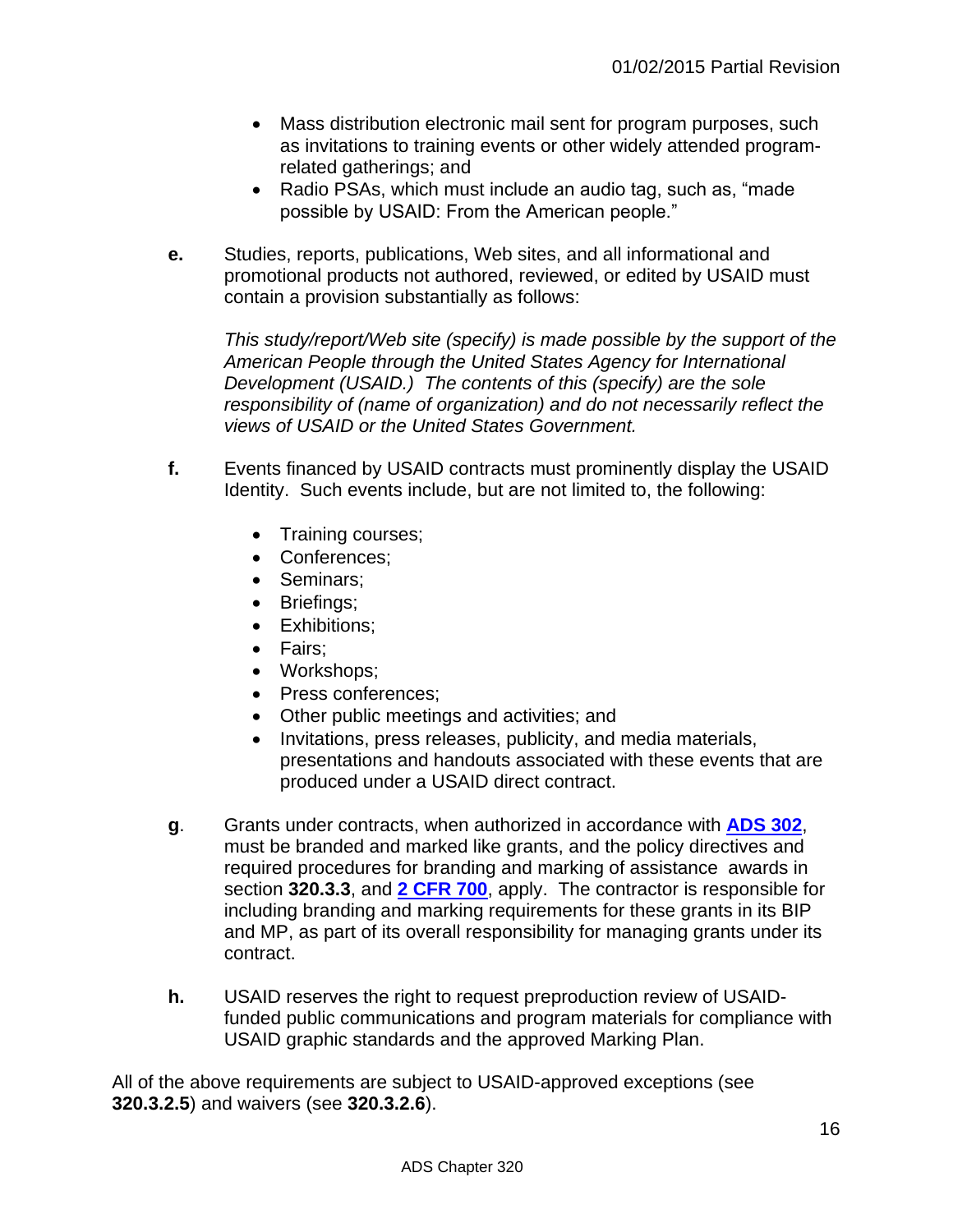# <span id="page-16-0"></span>**320.3.2.5 Exceptions to Contract Marking Requirements**

Effective Date: 01/08/2007

The following exceptions reflect USAID's usual, non-emergency practices in not marking certain contract deliverables for programmatic reasons. The CO, in consultation with the Activity Manager/RO, has the authority to determine that marking in accordance with **320.3.2** is not appropriate, if marking of specifically identified contract deliverables, or of all contract deliverables, would:

- **a.** Compromise the intrinsic independence or neutrality of a program or materials where independence or neutrality is an inherent aspect of the program and materials. This includes, but is not limited to, the following:
	- Election monitoring or ballots, and voter information literature;
	- Political party support or public policy advocacy or reform;
	- Independent media, such as television and radio broadcasts, and newspaper articles and editorials; and
	- PSAs or public opinion polls and surveys.
- **b.** Diminish the credibility of audits, reports, analyses, studies, or policy recommendations whose data or findings must be seen as independent.
- **c.** Undercut host-country government "ownership" of constitutions, laws, regulations, policies, studies, assessments, reports, publications, surveys or audits, PSAs, or other communications better positioned as "by" or "from" a cooperating country ministry, organization, or government official.
- **d.** Impair the functionality of an item, such as sterilized equipment or spare parts.
- **e.** Incur substantial costs or be impractical, such as items too small or other otherwise unsuited for individual marking, such as food in bulk.
- **f.** Offend local cultural or social norms, or be considered inappropriate on such items as condoms, toilets, bed pans, or similar commodities.
- **g.** Conflict with international law, such as the international recognized neutrality of the International Red Cross (IRC) or other organizations.
- **h.** Deter achievement of program goals, such as cooperating with other donors or ensuring repayment of loans.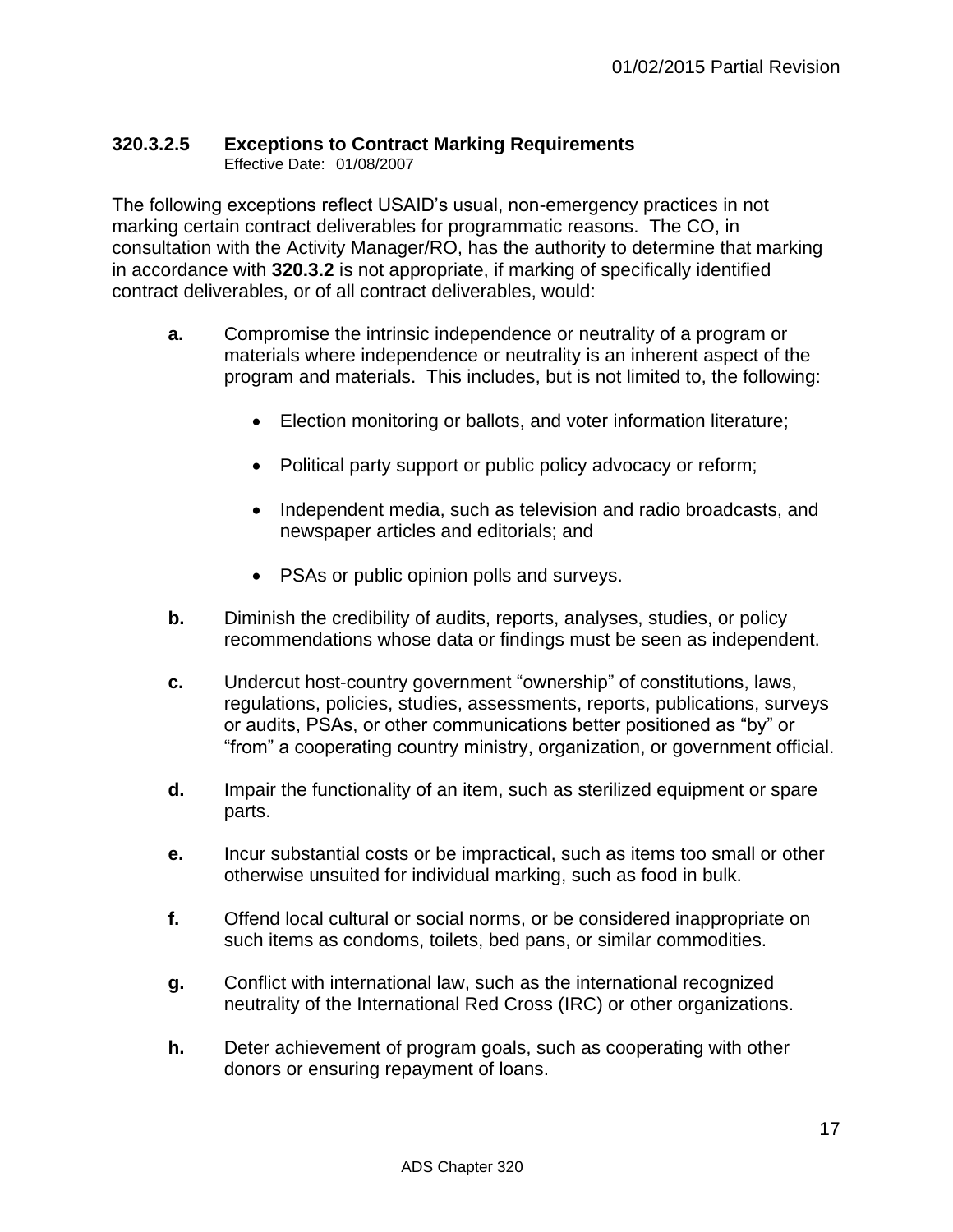The CO's determination that an exception does not apply is not subject to a separate appeal process but may be handled through normal contract award or administration procedures.

#### <span id="page-17-0"></span>**320.3.2.6 Waivers to Contract Marking Requirements**

Effective Date: 01/08/2007

**a.** The USAID Principal Officer has this authority to waive, in whole or in part, USAID marking requirements. The Principal Officer may only exercise this authority if he/she determines that USAID-required markings would pose compelling political, safety, or security concerns, or that marking has had or will have an adverse reaction in the cooperating country. In exceptional circumstances, the Principal Officer may approve a blanket waiver by region or country. The Principal Officer should consult with the CO, Senior Advisor for Brand Management (LPA) or designee, RLO or USAID/GC, and the cognizant AA before approving or denying a waiver, and must consult with the RSO or country Emergency Action Committee, if available, before doing so. The waiver must consider the same information that applies to determinations of the safety and security of U.S. Government employees in the cooperating country. It must also consider any information supplied by the contractor or subcontractor for whose contract the waiver is sought. In sum, this waiver authority is for situational or security circumstances that are caused by the local environment. The Principal Officer may not re-delegate this authority, but it may be exercised by officials serving in an acting capacity.

The Principal Officer authority described in the preceding paragraph may be exercised by the Directors of the Office of U.S. Foreign Disaster Assistance and the Office of Transition Initiatives in the Bureau for Democracy, Conflict, and Humanitarian Assistance (DCHA/OFDA and DCHA/OTI, respectively), in order to waive marking requirements when implementing emergency disaster relief and assistance to internally displaced persons, humanitarian emergencies, or immediate post conflict and political crisis response in a cooperating country. The Directors, OFDA/DCHA and OTI/DCHA, must consult with the AA/DCHA and the cognizant Mission Director(s) or USAID Representative(s), as well as the USAID Senior Advisor for Brand Management (LPA) or designee, before exercising this waiver authority.

Only the CO has the authority to inform the contractor of a waiver decision and to direct the contractor to comply with it. A waiver decision may constitute a change to the contract terms and conditions, and only the CO has the authority to issue a change order to the contract.

**b.** USAID contractors may request waivers of the Marking Plan, in whole or in part, through the CO, with the COR then assisting in processing a waiver request to the cognizant Principal Officer. No marking is required while a waiver determination is pending. For this reason, the CO and COR must ensure that waiver requests reach the Principal Officer as soon as practicable, and the CO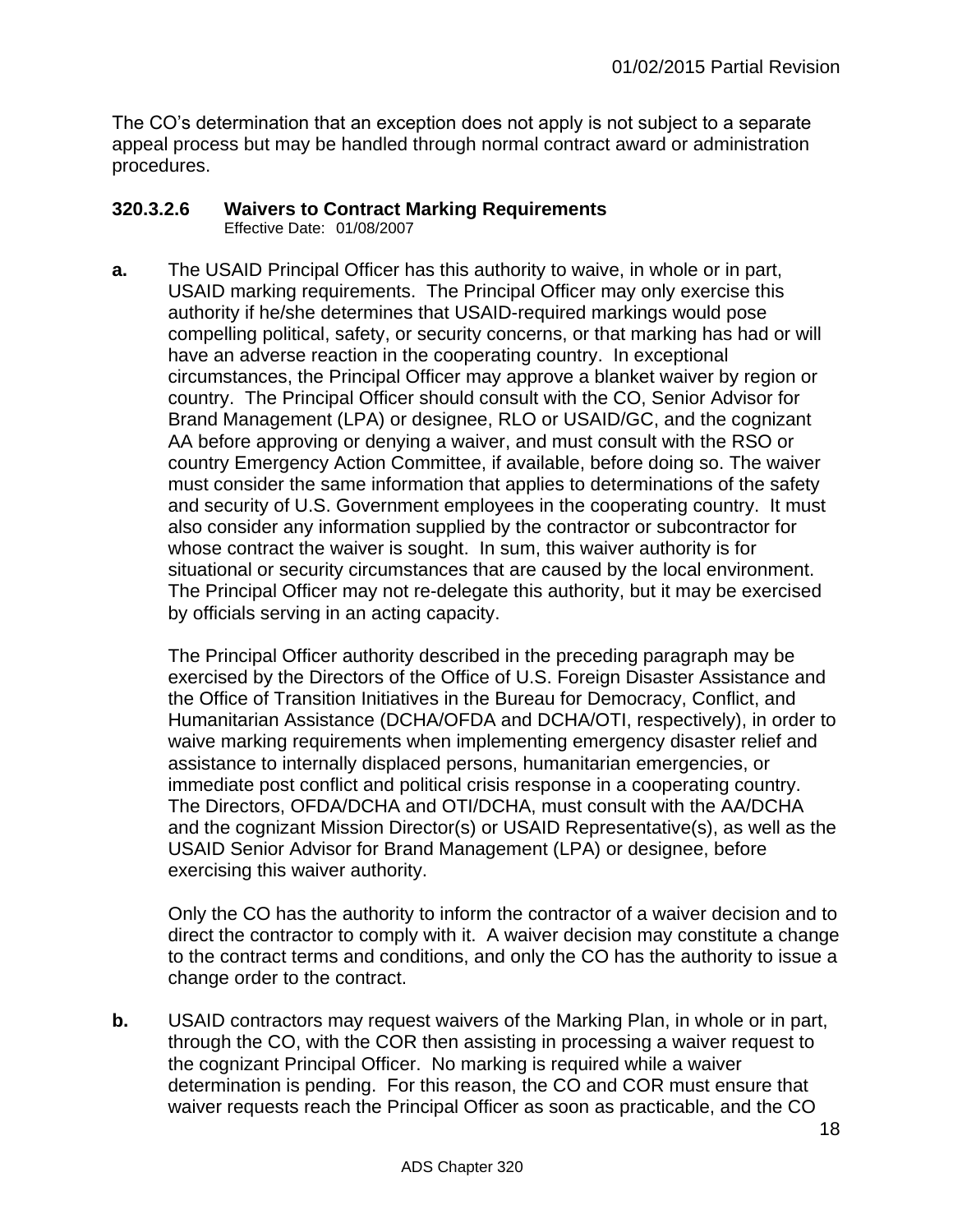must inform the contractor of the waiver decision in an equally timely manner. Approved waivers are not limited in duration, but are subject to Principal Officer review at any time due to changed circumstances (see c. below, for policy directives and required procedures for rescinding a waiver). Approved waivers "flow down" to subcontractors or grantees, unless specified otherwise. Principal Officers may also authorize the removal of USAID markings already affixed, if circumstances warrant. The Administrative CO (ACO) is responsible for notifying the contractor if it must remove USAID markings

**c. Rescinding of Waiver of Marking Requirements.** If the circumstances on which the waiver was based change, the Principal Officer may rescind the waiver of marking requirements. In that event, the marking requirements approved in the Marking Plan apply from the date forward that the waiver is rescinded. The ACO must notify the contractor in writing when a waiver is rescinded and the effect the rescission has on the terms of or performance under the contract, including whether or not the waiver rescission constitutes a change order.

The Principal Officer may rescind a waiver after the contractor completes the activities under the contract but before the contract is closed out. The ACO or the close-out CO, in collaboration with the COR/AOR, must conduct a cost/benefit analysis to determine whether to require marking after the date of completion of the affected programs, projects, activities, public communications, or commodities. If the analysis supports applying the marking requirement, the CO must so notify the contractor. If applying the marking requirement at any time constitutes a change order or requires funding, the cognizant CO must negotiate a supplemental agreement to cover marking costs.

**d. Appealing a waiver decision.** Determinations regarding waiver requests, including a Principal Officer's decision to rescind a waiver, are subject to appeal to the Principal Officer's cognizant AA. The contractor may appeal by submitting, through the COR or CO, a written request to reconsider the Principal Officer's waiver determination to the cognizant AA.

#### <span id="page-18-0"></span>**320.3.3 Branding and Marking Requirements for Assistance Awards** Effective Date: 01/08/2007

USAID's policy is that programs, projects, activities, public communications, or commodities implemented or delivered under co-funded instruments – such as grants, cooperative agreements, or other assistance awards that usually require a cost share – generally are "co-branded and co-marked." In accordance with 22 CFR 226.91, this policy applies to these assistance awards even when the award does not require any cost sharing (see **[ADS 303.3.10](http://www.usaid.gov/ads/policy/300/303)**).

<span id="page-18-1"></span>**320.3.3.1 Co-branding and Co-marking**  Effective Date: 01/02/2015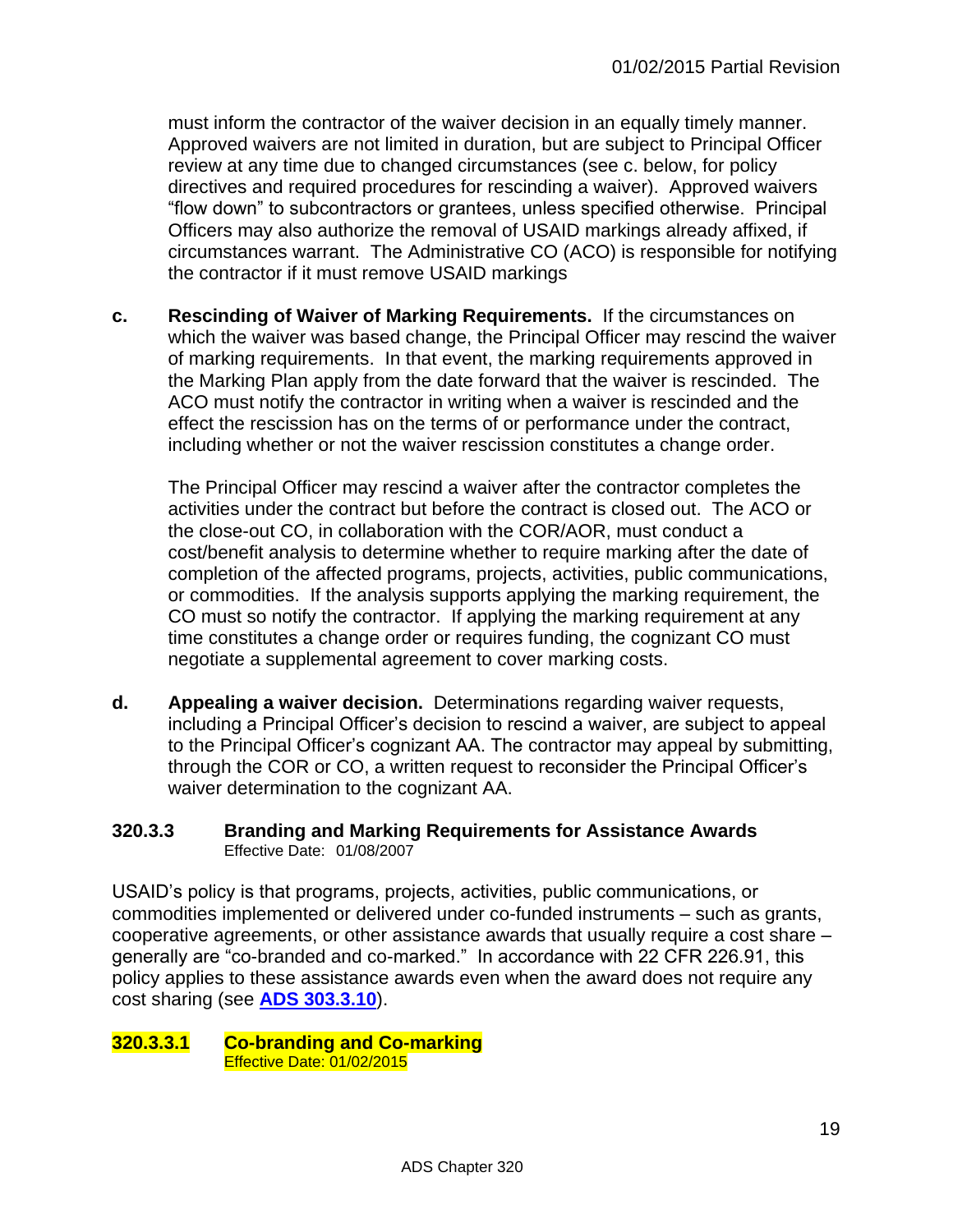Co-branding and co-marking mean that the program name represents both USAID and the implementing partner, and the USAID Identity and implementer's logo must both be visible with equal size and prominence on program materials produced for program purposes. Such program materials include the assistance set forth at **[2 CFR 700](http://www.gpo.gov/fdsys/pkg/FR-2015-09-17/html/2015-23419.htm)**. Program materials do not include commodities the recipient or sub-recipient procures for their own use in administering the USAID-funded program (in accordance with the definition of "commodities" in **[2 CFR 700](http://www.gpo.gov/fdsys/pkg/FR-2015-09-17/html/2015-23419.htm)**). In short, co-funding means co-branding and co-marking.

However, the AO, after consulting with the activity manager/requesting office, may determine that program goals require that the USAID Identity be larger and more prominent, if USAID is the majority donor and the USAID funded program, project, activity or public communication is especially visible and important to USAID. A host-country symbol or ministry logo or other U.S. Government seal or logo may also be added, if applicable. See **320.3.4** on the use of an additional or substitute logo or seal and tagline representing a presidential initiative or other high level interagency federal initiative.

Marking is not required for recipient's offices, vehicles, and items the recipient procures for its own administrative use (see **[2 CFR 700](http://www.gpo.gov/fdsys/pkg/FR-2015-09-17/html/2015-23419.htm)** and **320.3.6**). The prohibitions on use of the USAID Standard Graphic Identity (see **320.3.1.5** and **320.3.1.6**) apply by USAID policy to recipients of grants and cooperative agreements.

#### <span id="page-19-0"></span>**320.3.3.2 Branding and Marking Requirements for Specific Grant, Cooperative Agreement, or Other Assistance Awards**  Effective Date: 01/08/2007

Marking requirements, including requests for presumptive exceptions (see **[2 CFR 700](http://www.gpo.gov/fdsys/pkg/FR-2015-09-17/html/2015-23419.htm)**) and waivers, for assistance awards must be in accordance with **[2 CFR 700](http://www.gpo.gov/fdsys/pkg/FR-2015-09-17/html/2015-23419.htm)**. By policy, USAID requires non-U.S., non-governmental organizations, including cooperating country non-governmental organizations (and in rare cases, Public International Organizations, see **320.3.6**), to follow marking requirements for assistance awards as set forth in this chapter and **[2 CFR 700](http://www.gpo.gov/fdsys/pkg/FR-2015-09-17/html/2015-23419.htm)**. In addition to the presumptive exceptions in 22 CFR 226.91(h), loan programs under assistance awards may also be determined to be an exception to the USAID marking policy, in accordance with section **320.3.5.4**. For unsolicited proposals and other non-competitive awards, the applicant is considered the Apparently Successful Applicant and may submit a Branding Strategy and Marking Plan with their proposal (see **320.3.1.4** regarding adding incremental funding to existing awards).

AOs, activity managers and other members of the DO Team/RO, and CTOs, with support from DOCs, Bureau/Office Communications Officers, and the Senior Advisor for Brand Management (LPA) or designee, are responsible for ensuring that Apparently Successful Applicants and recipients are familiar with the Agency guidance. A determination by an AO before an award is made that none of the presumptive exceptions applies is not subject to a separate appeal process, but may be handled through normal grant award or administration procedures. A determination by an AO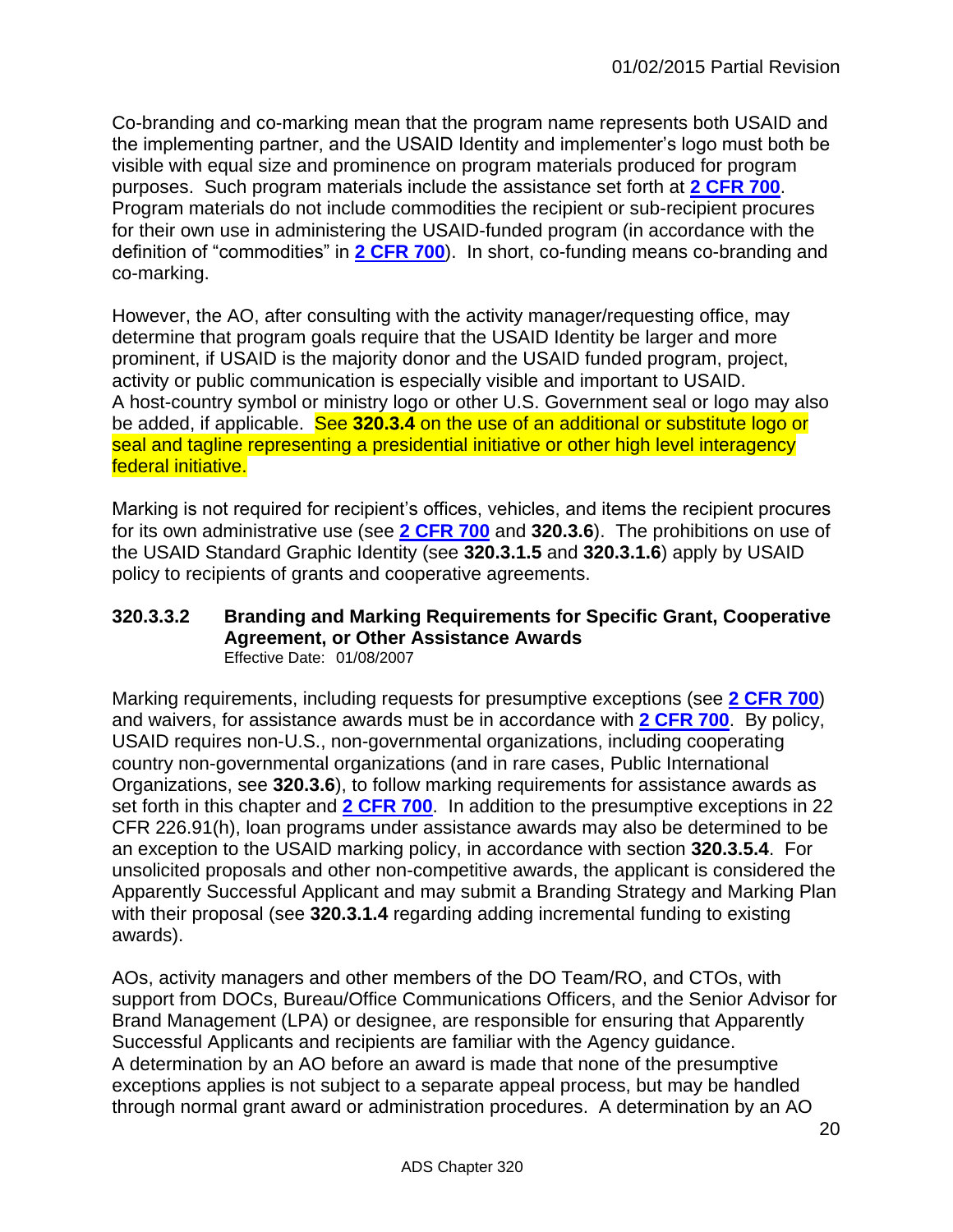after an award is made that a presumptive exception does not apply is subject to the appeals process at **[2 CFR 700](http://www.gpo.gov/fdsys/pkg/FR-2015-09-17/html/2015-23419.htm)**.

In accordance with **[2 CFR 700](http://www.gpo.gov/fdsys/pkg/FR-2015-09-17/html/2015-23419.htm)**, Principal Officers have the authority to approve waivers of marking requirements. Recipients may appeal the Principal Officer's determination concerning a waiver to the Principal Officer's cognizant AA.

#### <span id="page-20-0"></span>**320.3.4 Presidential Initiatives and Interagency Federal Initiatives** Effective Date: 01/02/2015

In exceptional circumstances, upon a written determination by the USAID Administrator, USAID may authorize the use of an additional or substitute logo or seal and tagline representing a presidential initiative or other high level interagency federal initiative that requires consistent and uniform branding and marking by all participating agencies.

The DO Team or RO must obtain prior written approval of such determinations from the Administrator; all determinations must be cleared by LPA and GC/RLO and routed to the Administrator via the cognizant AA. The determination must include the appropriate Graphic Standards Manual to be used as guidance for branding, marking, and project naming related to the specific initiative. LPA must ensure that the amended USAID Identity (and reference to relevant Graphics Standards Manual(s) is/are available on the USAID Web site at **<http://www.usaid.gov/branding>**. The DO Team/RO must inform the AO of any written determinations made by the Administrator, and the CO/AO must incorporate the substitute or additional branding and marking standards in the solicitation and resulting award.

# <span id="page-20-1"></span>**320.3.5 Branding and Marking Requirements for Other Types of Implementation Mechanisms**

Effective Date: 01/08/2007

This section states the branding and marking requirements that apply to implementing mechanisms other than USAID direct contracts (**[ADS 302](http://www.usaid.gov/ads/policy/300/302)**) and assistance awards (**[ADS](http://www.usaid.gov/ads/policy/300/303)  [303](http://www.usaid.gov/ads/policy/300/303)**).

<span id="page-20-2"></span>**320.3.5.1 Programs, Projects, or Activities Funded through Agreements between Participating U.S. Government Agencies or Other Donors and USAID** 

Effective Date: 01/08/2007

USAID's policy is that programs, projects, activities, public communications, or commodities implemented or delivered in cooperation with other U.S. Government agencies or other donors are "co-branded and co-marked," (similar to USAID's policy about programs implemented through a recipient cost share, see **320.3.3**.), as follows:

**a.** Programs funded in whole or in part by, or implemented in whole or in part through, participating U.S. Government agencies (such as the U.S. Department of State's Office of the Global AIDS Coordinator, the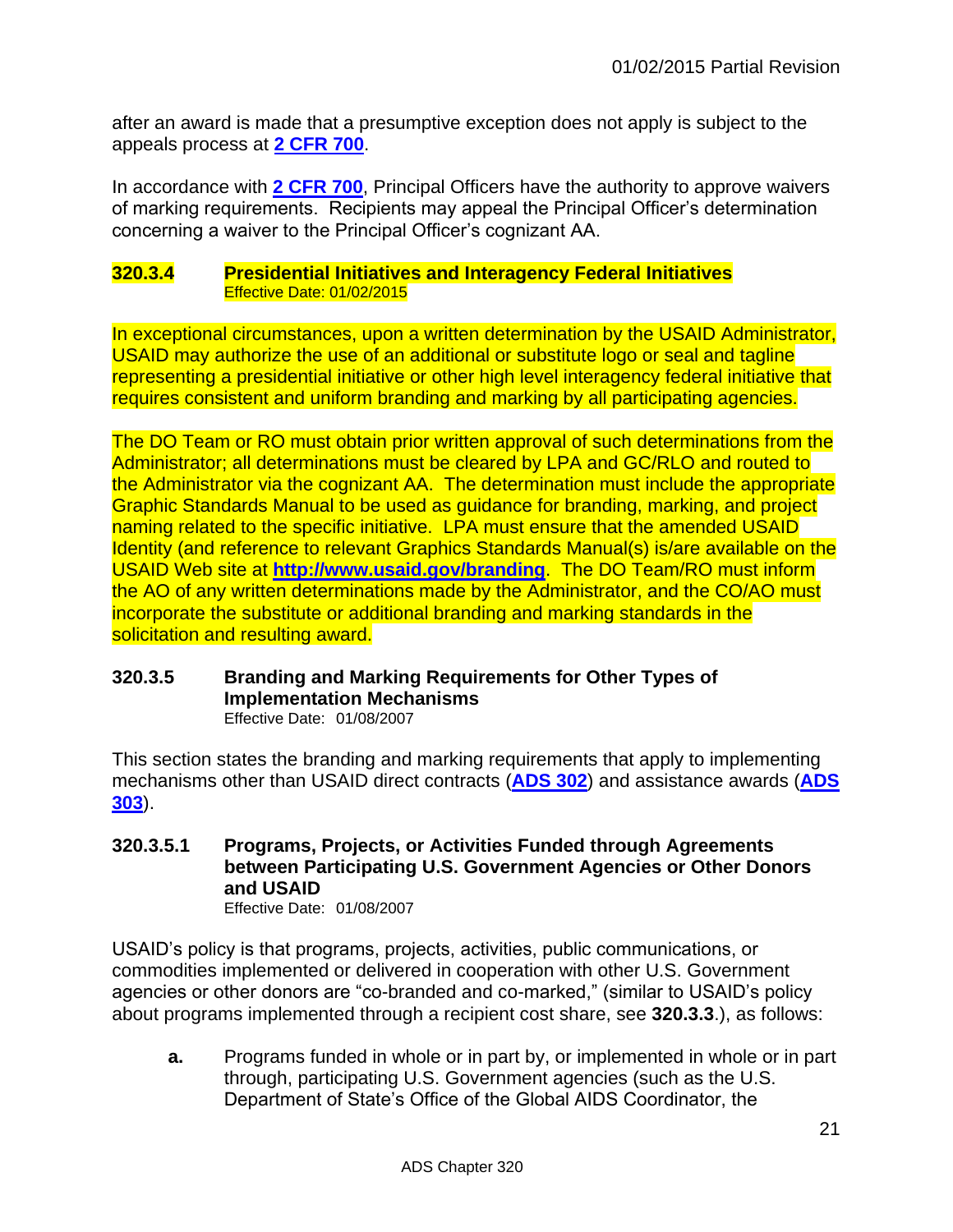Millennium Challenge Corporation, or other U.S Government agencies) must be co-branded and marked appropriately, in accordance with the terms of the applicable interagency agreement. See **[ADS 306](http://www.usaid.gov/ads/policy/300/306)** for policy directives and required procedures for Interagency Agreements.

- **b.** Programs jointly funded by USAID and Global Development Alliance partners, multilateral donors, or bilateral donors, such as the United Kingdom's Department for International Development, must be cobranded and co-marked.
- **c.** In case of any inconsistency, the terms and conditions of the specific agreements take precedence over the requirements of this section.

#### <span id="page-21-0"></span>**320.3.5.2 Bilateral Agreements: Brand and Mark Appropriately** Effective Date: 01/08/2007

Framework Bilateral Agreements establish the terms and conditions under which United States foreign assistance is provided to the cooperating country (see **[ADS 349,](http://www.usaid.gov/ads/policy/300/349)  [International Agreements](http://www.usaid.gov/ads/policy/300/349)**). Newly negotiated or renegotiated Framework Bilateral Agreements must include a provision describing the appropriate use of branding and marking in implementing instruments under the bilateral agreement.

In addition, newly negotiated or renegotiated bilateral implementing agreements, including those listed below, that implement specific USAID funded programs, projects, or activities through the cooperating country, must also provide for appropriate use of USAID's required branding and marking. "Appropriate use" typically means showcasing the program as a partnership with both the USAID Identity and the cooperating country government's identity or logo of an equal size and prominence. In some cases, the provision may allow for the host-country government's identity or logo to be larger and more prominent than the USAID Identity, depending on program needs and as determined by the Principal Officer. The Principal Officer may waive marking requirements in Bilateral Agreements for safety, security, or political reasons, or in the event of actual or anticipated adverse reaction in the cooperating country.

The provision in a bilateral implementing agreement applies to all programs, projects, activities, and public communications implemented through the following:

- **a.** Host-country contracts (**[ADS 305](http://www.usaid.gov/ads/policy/300/305)**);
- **b.** USAID-direct contracts (**[ADS 302](http://www.usaid.gov/ads/policy/300/302)**) financed by the bilateral agreement;
- **c.** Grants or cooperative agreements to non-governmental organizations (**[ADS](http://www.usaid.gov/ads/policy/300/303)  [303](http://www.usaid.gov/ads/policy/300/303)**) and financed by the bilateral agreement;
- **d.** Strategic Objective Grant Agreement (SOAG) and Limited Scope Grant Agreement (LSGA) (see **[ADS 350, Agreements with Bilateral Donors](http://www.usaid.gov/ads/policy/300/350)**); and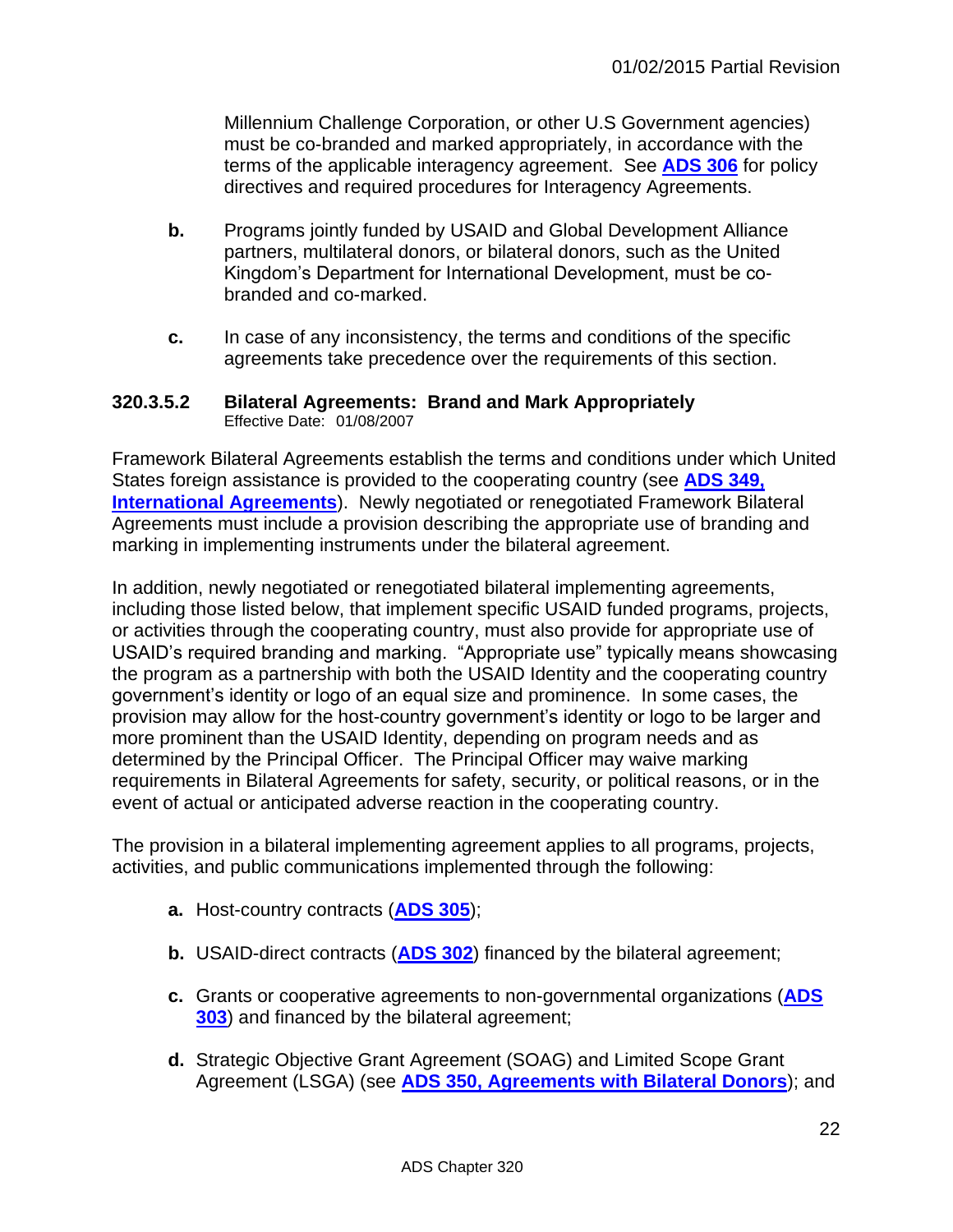**e.** Other implementing instruments financed by the bilateral agreement (see **[ADS 201](http://www.usaid.gov/ads/policy/200/201)**).

In case of any inconsistency, the terms and conditions of the specific implementing instruments take precedence over the general requirements of this section.

#### <span id="page-22-0"></span>**320.3.5.3 Commodity Import Programs (CIPs)**

Effective Date: 01/08/2007

Commodities imported under CIPs must be marked in accordance with 22 C.F.R. Part 201, the requirements of this chapter, and any applicable exceptions (see **[22 CFR 201,](http://www.gpo.gov/fdsys/pkg/CFR-2011-title22-vol1/xml/CFR-2011-title22-vol1-part201.xml)  [Rules and Procedures Applicable to Commodity Transactions Financed by AID](http://www.gpo.gov/fdsys/pkg/CFR-2011-title22-vol1/xml/CFR-2011-title22-vol1-part201.xml)**).

# <span id="page-22-1"></span>**320.3.5.4 Development Credit Authority (DCA) and Other USAID Loan Programs**

Effective Date: 01/08/2007

DCA, medium, small, microenterprise, and other USAID loan program materials must be marked with the USAID Identity, but only to the extent that such marking does not deter program goals, such as ensuring repayment of guaranteed loans (see **320.3.2.5h**). The operating unit providing funding for the loan program must determine whether or not the above exception to marking requirements applies at the time of obligation of funds, and include the relevant guidance in the loan documentation.

# <span id="page-22-2"></span>**320.3.5.5 Food for Peace (FFP) Program**

Effective Date: 01/08/2007

Commodities funded under the Food For Peace (FFP) program, **[P.L. 480](http://www.fas.usda.gov/excredits/FoodAid/pl480/pl480.asp)**, must be marked in accordance with **[22 CFR 211](http://www.gpo.gov/fdsys/pkg/CFR-2011-title22-vol1/xml/CFR-2011-title22-vol1-part211.xml)**.

# <span id="page-22-3"></span>**320.3.6 Non-Applicability**

Effective Date: 01/08/2007

This chapter does not apply to the following:

- **a. Ocean Freight Reimbursement.** Marking does not apply to shipments of supplies by Private Voluntary Organizations (PVOs), where USAID is not financing the supplies and is only reimbursing the PVO for transportation costs.
- **b. Grants and Cooperative Agreements with Public International Organizations**, unless USAID is the sole donor funding a specific program, project, or activity of a PIO, or in cases where other bilateral donors have received marking privileges (see **320.3.3.1**).
- **c. Activities funded under section 316 of the International Security and Development Cooperation Act of 1980**.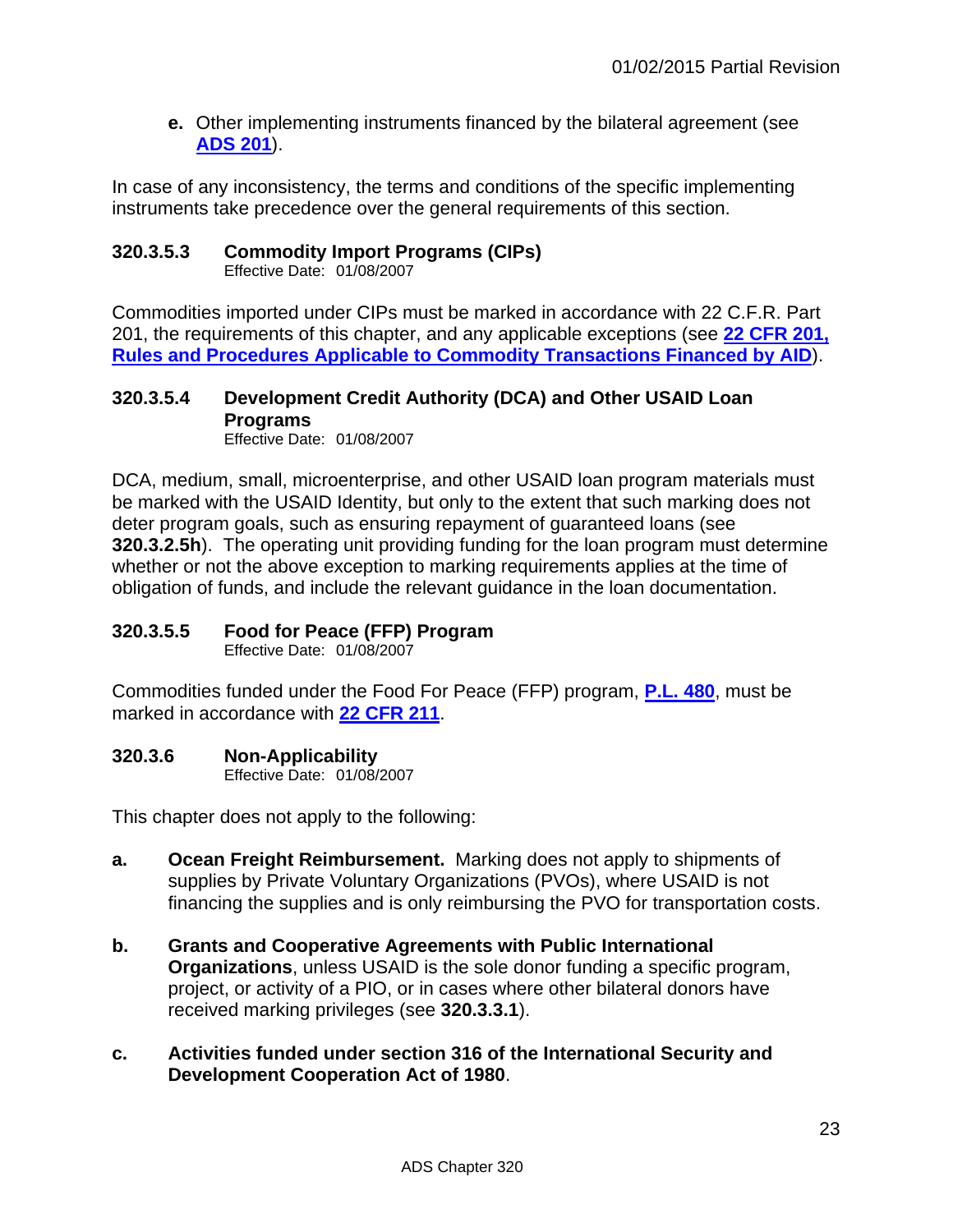- **d. Activities of USAID implementing partners in the United States**, unless the program, project, activity, public communication, or commodity being delivered in the United States is a component of a program which is being implemented overseas and for which a Marking Plan has been approved, in which case marking is required for the U.S.-based activity. An example of an activity that may meet the marking requirement is participant training given in the United States.
- **e. Contractor or recipient offices, vehicles, or non-deliverable items**, such as office supplies used primarily for administration of the USAID-funded program (see **[2 CFR 700](http://www.gpo.gov/fdsys/pkg/FR-2015-09-17/html/2015-23419.htm)**; **320.3.1**; **320.3.2**; and **320.3.3**).

#### <span id="page-23-0"></span>**320.3.7 USAID Standard Graphic Identity** Effective Date: 01/08/2007

All use and reproduction of the USAID Standard Graphic Identity must be in compliance with all design guidelines set forth in the **[USAID Standard Graphic Manual.](http://www.usaid.gov/branding/gsm)**

The USAID Standard Graphic Identity is the trademark, by commercial usage, of the United States Agency for International Development. It is provided without royalty, license, or other fee to organizations required to use the USAID Standard Graphic Identity, in accordance with this chapter and the terms of their funding awards. Unauthorized use of the USAID Identity without the express authorization of USAID is prohibited. Please inform USAID/W/GC of any unauthorized uses without express USAID approval.

Use of the USAID Identity is not intended to supplant use of a previous, legally registered trademark or copyright on any commodity procured with USAID funding, such as a manufacturer's trademark on computer hardware or software purchased with USAID funding. In such instances, the manufacturer's mark may be used along with the USAID Identity (see also **320.3.2.3** and **320.3.2.4**). In all cases, the provisions of specific contracts, grants, and other implementing instruments prevail.

# <span id="page-23-1"></span>**320.3.7.1 Design, Size, Placement, and Proportion**

Effective Date: 01/08/2007

The USAID Standard Graphic Identity must conform in design, size, placement, and proportion to the examples provided in the **[USAID Standard Graphic Manual](http://www.usaid.gov/branding/gsm)** and the **USAID Partner Co-Branding Guide.** 

# <span id="page-23-2"></span>**320.3.7.2 Obtaining the Standard Graphic Identity**

Effective Date: 01/08/2007

USAID contractors, recipients, or other implementing partners may obtain the Standard Graphic Identity and information about suggested suppliers of USAID Identity labels from the USAID Web site at **<http://www.usaid.gov/branding>**.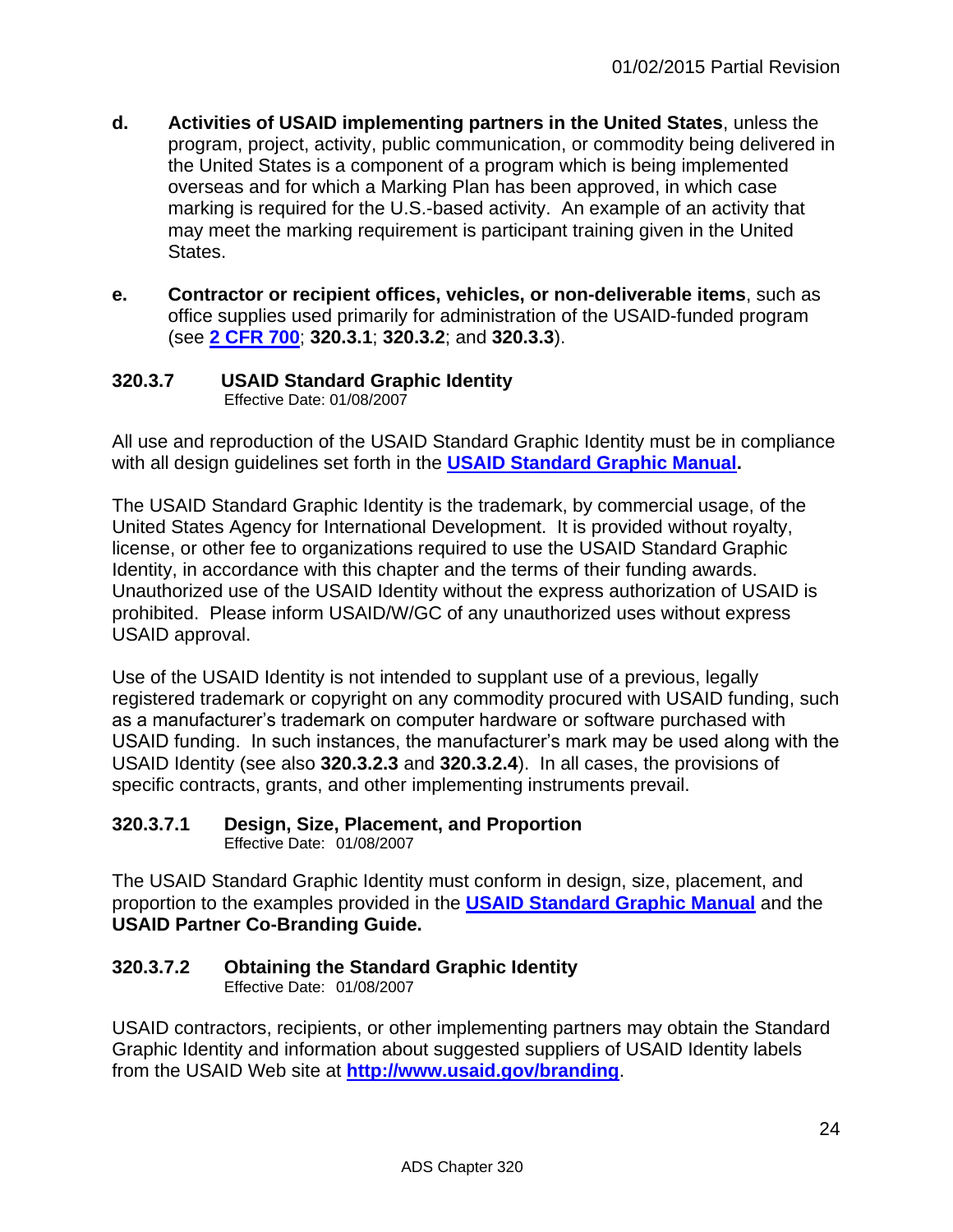# <span id="page-24-0"></span>**320.3.7.3 Costs of Branding and Marking**

Effective Date: 01/08/2007

Costs of branding and marking are eligible for financing in the implementing instruments included in this chapter, if the costs are reasonable, allocable, and allowable in accordance with applicable cost principles. Such costs should normally be included in the total estimated cost or bid/offer price of the implementing partner.

# <span id="page-24-1"></span>**320.3.8 Noncompliance**

Effective Date: 01/08/2007

If USAID implementing partners do not comply with the marking requirements as established in the approved Marking Plan, the CO/AO, in consultation with Principal Officer or other head of USAID operating unit, the COR/AOR, and the Program Officer, must initiate corrective action. Such action may involve informing the host-country government, contractor, recipient, or other USAID partner of the instances of noncompliance and requesting that it carry out its responsibilities as set forth in the applicable agreement. Major or chronic noncompliance with the BS, BIP or Marking Plan or marking requirements will trigger remedies available to USAID under the specific provisions of the relevant USAID contract or assistance award, or other USAIDfunded award (for cases of noncompliance with assistance marking requirements, see **[2](http://www.gpo.gov/fdsys/pkg/FR-2015-09-17/html/2015-23419.htm)  [CFR 700](http://www.gpo.gov/fdsys/pkg/FR-2015-09-17/html/2015-23419.htm)**.

# <span id="page-24-2"></span>**320.3.9 Audit of Marking Requirements**

Effective Date: 01/08/2007

Marking requirements, like other provisions of USAID awards, are subject to audit by the USAID Inspector General.

# <span id="page-24-3"></span>**320.4 MANDATORY REFERENCES**

- <span id="page-24-4"></span>**320.4.1 External Mandatory References** Effective Date: 01/08/2007
- **a. [22 CFR 201, Rules and Procedures Applicable to Commodity Transactions](http://www.gpo.gov/fdsys/pkg/CFR-2011-title22-vol1/xml/CFR-2011-title22-vol1-part201.xml)  [Financed by AID](http://www.gpo.gov/fdsys/pkg/CFR-2011-title22-vol1/xml/CFR-2011-title22-vol1-part201.xml)**
- **b. [22 CFR 211, Transfer of Food Commodities for Food Use in Disaster Relief,](http://www.gpo.gov/fdsys/pkg/CFR-2011-title22-vol1/xml/CFR-2011-title22-vol1-part211.xml)  [Economic Development, and Other Assistance](http://www.gpo.gov/fdsys/pkg/CFR-2011-title22-vol1/xml/CFR-2011-title22-vol1-part211.xml)**
- **c. [2 CFR 700](http://www.gpo.gov/fdsys/pkg/FR-2015-09-17/html/2015-23419.htm)**
- **d. International Security and Development Cooperation Act of 1980, section 316**
- **e. [Public Law 480, Section 202](http://www.fas.usda.gov/excredits/FoodAid/pl480/pl480.asp)** (authority for marking Food For Peace (FFP) programs)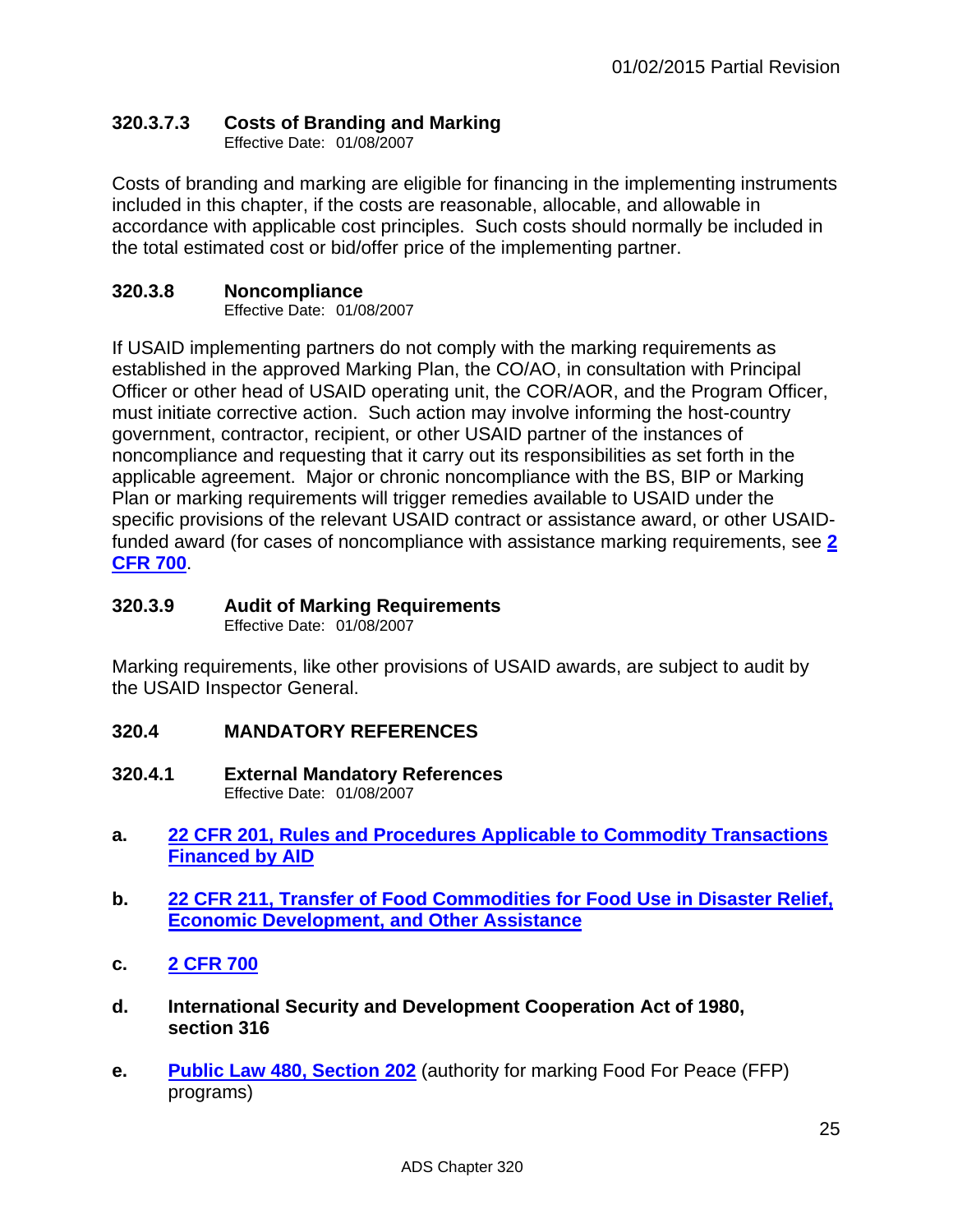#### <span id="page-25-0"></span>**320.4.2 Internal Mandatory References** Effective Date: 04/25/2013

- **a. [ADS 201, Program Cycle Operational Policy](http://www.usaid.gov/ads/policy/200/201)**
- **b. [ADS 300, Agency Acquisition and Assistance \(A&A\) Planning](http://www.usaid.gov/ads/policy/300/300)**
- **c. [ADS 302, USAID Direct Contracting](http://www.usaid.gov/ads/policy/300/302)**
- **d. [ADS 303, Grants and Cooperative Agreements to Non-Governmental](http://www.usaid.gov/ads/policy/300/303)  [Organizations](http://www.usaid.gov/ads/policy/300/303)**
- **e. [ADS 305, Cooperating country Contracts](http://www.usaid.gov/ads/policy/300/305)**
- **f. [ADS 306, Interagency Agreements](http://www.usaid.gov/ads/policy/300/306)**
- **g. [ADS 349, International Agreements](http://www.usaid.gov/ads/policy/300/349)**
- **h. [ADS 350, Grants to Foreign Governments](http://www.usaid.gov/ads/policy/300/350)**
- **i. [ADS 512, Agency Printing and Graphics Services](http://www.usaid.gov/ads/policy/500/512)**
- **j. [ADS 557, Public Information](http://www.usaid.gov/ads/policy/500/557)**
- **k. "Branding and Marking in USAID Direct Contracting" (Reserved)**
- **l. [USAID Standard](http://www.usaid.gov/branding) Graphic Identity**
- **m. [USAID Graphic Standards Manual](http://www.usaid.gov/branding/gsm)**

#### <span id="page-25-1"></span>**320.5 ADDITIONAL HELP**

Effective Date: 01/08/2007

There are no additional help documents for this chapter.

#### <span id="page-25-2"></span>**320.6 DEFINITIONS**  Effective Date: 01/02/2015

The terms and definitions listed below have been incorporated into the ADS Glossary. See the **[ADS Glossary](http://www.usaid.gov/ads/policy/glossary)** for all ADS terms and definitions.

#### **Apparently Successful Applicant(s)**

The applicant(s) for USAID funding recommended for an award after technical evaluation, but who has not yet been awarded a grant, cooperative agreement or other assistance award by the Agreement Officer. Apparently successful applicant status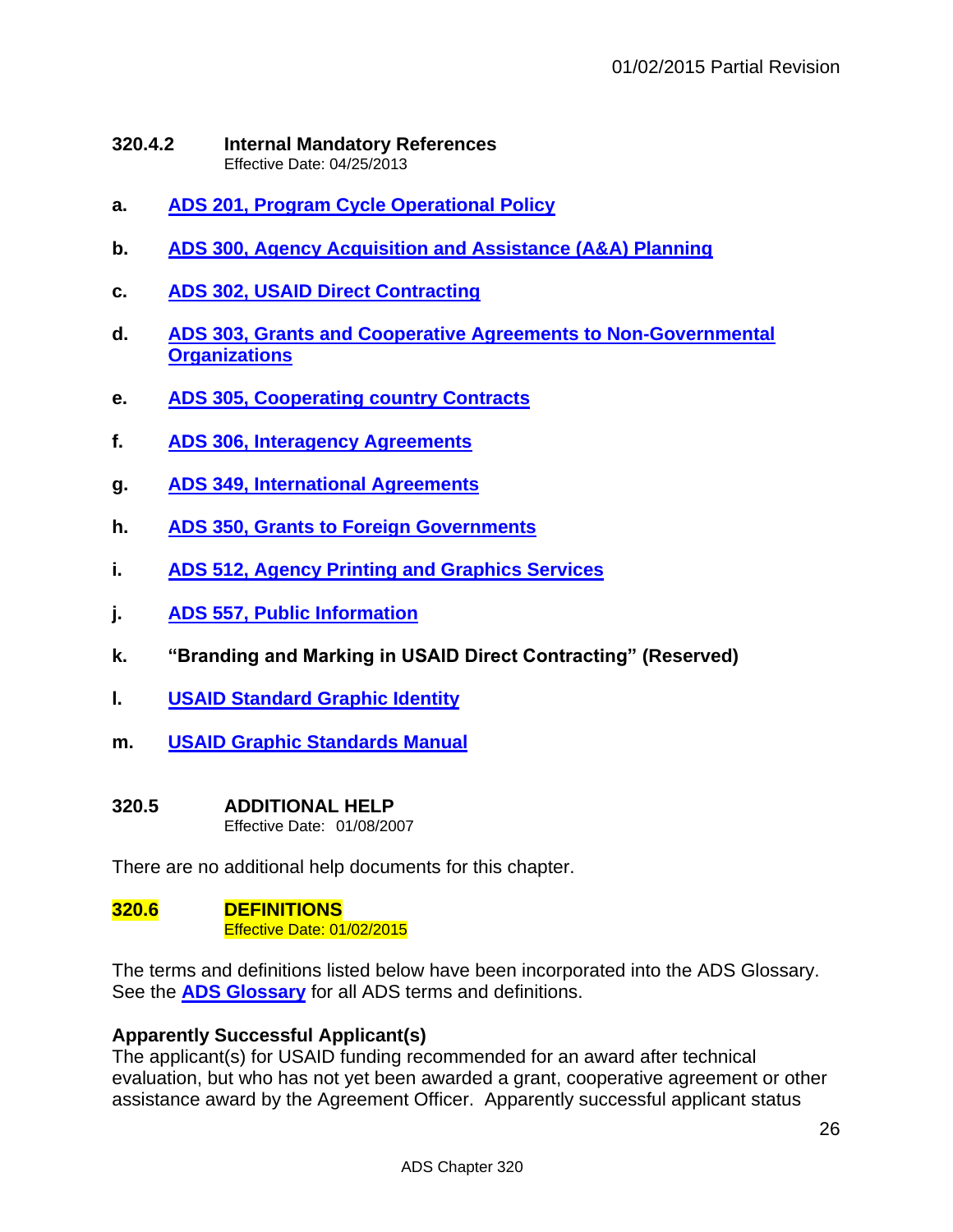confers no right and constitutes no USAID commitment to an award, which still must be obligated by the Agreement Officer. (**Chapter 320**)

#### **Branding Strategy**

A Branding Strategy, developed in the case of a contract award by the Strategic Objective Team or Requesting Office, or in the case of an assistance award by the Apparently Successful Applicant, identifies the program or project name, how the materials and communications will be positioned (i.e. as from the American People, jointly sponsored by USAID and the host-country government or assistance implementing partner, or some other way), the desired level of visibility and the communications tools used to publicize the aid as from the American people. (**Chapter 320**)

#### **Branding Implementation Plan**

A Branding Implementation Plan, developed by contractors, describes how the program will be communicated to beneficiaries and promoted to host-country citizens; it outlines the events and materials the contractor will use to deliver the message that the assistance is from the American people. (**Chapter 320**)

#### **Commodity Import Program (CIP)**

A program in which USAID provides foreign exchange to a cooperating country that, by the terms of the applicable agreement between USAID and the cooperating country, is used to finance particular commodity import transactions of the cooperating country. (**Chapter 320** and **[324](http://www.usaid.gov/ads/policy/300/324)**).

#### **Marking Plan**

A plan that USAID Implementing partners provide detailing the public communications, commodities, program materials and other items that will visibly bear or be marked with the USAID Identity. It also requests any exceptions to marking. (**Chapter 320**)

#### **partner**

An organization or individual with which/whom the Agency collaborates to achieve mutually agreed upon objectives and to secure participation of ultimate customers. Partners include host country governments, private voluntary organizations, indigenous and international non-governmental organizations (NGOs), universities, other U.S. Government agencies, the United Nations and other multilateral organizations, professional and business associations, and private businesses and individuals. (**Chapter 320**)

#### **Principal Officers**

The most senior officer in a USAID Operating Unit in the field, e.g., USAID Mission Director or USAID Representative. Principal Officers also include the directors of USAID/W/Office of U.S. Foreign Disaster Assistance and Office of Transition Initiatives when those offices are implementing emergency disaster relief and assistance to internally displaced persons, humanitarian emergencies or immediate post conflict and political crisis response in a cooperating country. For non-presence countries, the